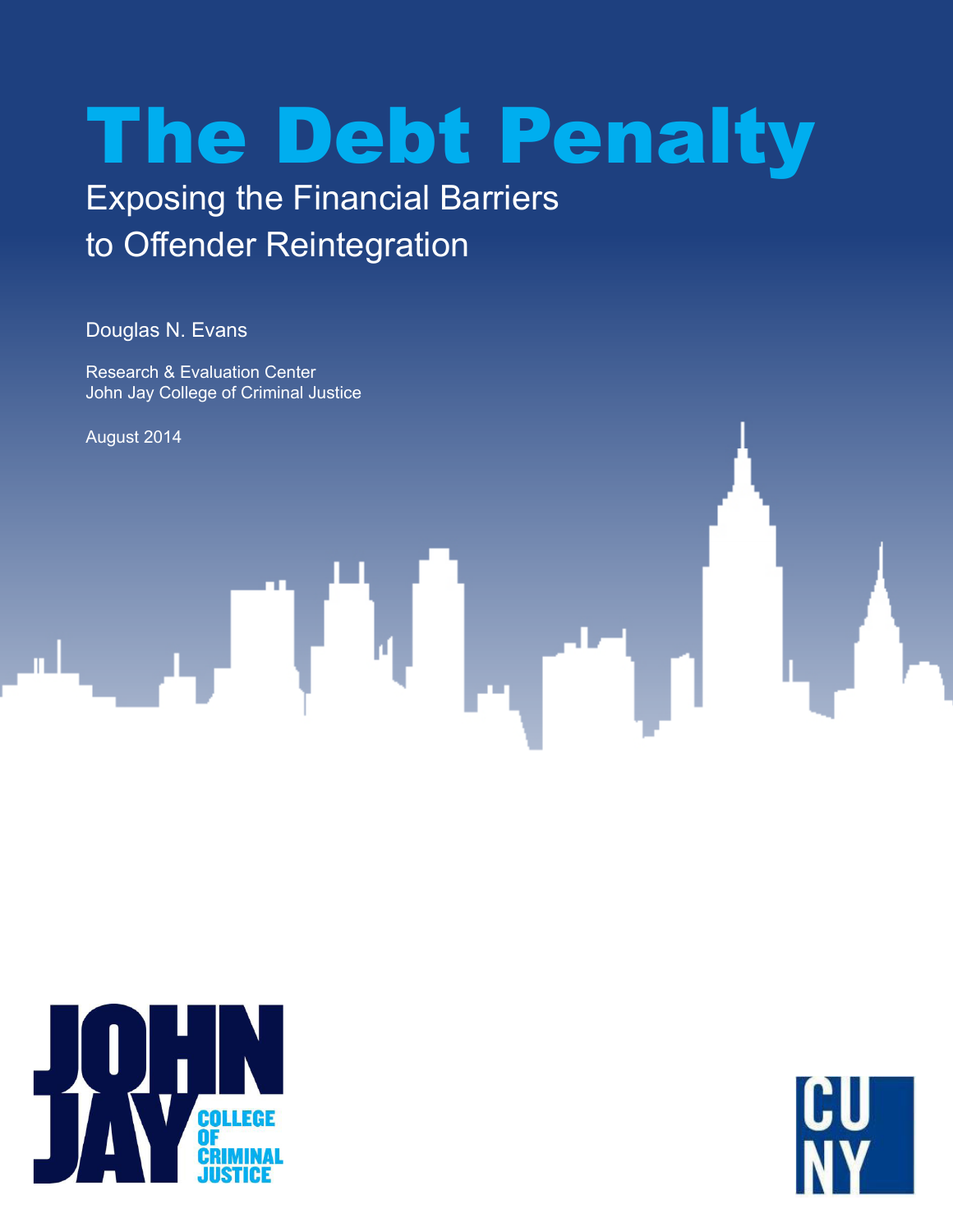## ACKNOWLEDGMENTS |

Preparation of this report was supported by a grant from Justice Fellowship. The author wishes to thank the members of Justice Fellowship, specifically Craig DeRoche, Jesse Wiese, David Eber, and Karen Strong, for their guidance and support during the development of this report. This report would not have been possible without contributions from other staff in the Research & Evaluation Center, including Hannah Adler, Marissa Mandala, Evan Misshula, Sheyla Delgado, Kathy Tomberg, and Jeffrey Butts.



*Copyright* by the Research & Evaluation Center, John Jay College of Criminal Justice, City University of New York (CUNY).

John Jay College of Criminal Justice 524 59th Street New York, NY 10019 www.johnjayrec.org

Published online August 2014

Any views expressed here are those of the author and do not necessarily reflect the policies of John Jay College, the City University of New York, or its funders.

#### *Recommended Citation*

Evans, Douglas (2014). The Debt Penalty — Exposing the Financial Barriers to Offender Reintegration. New York, NY: Research & Evaluation Center, John Jay College of Criminal Justice, City University of New York.

#### *Author*

Douglas Evans is a project director with the Research and Evaluation Center at John Jay College of Criminal Justice, City University of New York (CUNY). He earned the Ph.D. from Indiana University, Bloomington.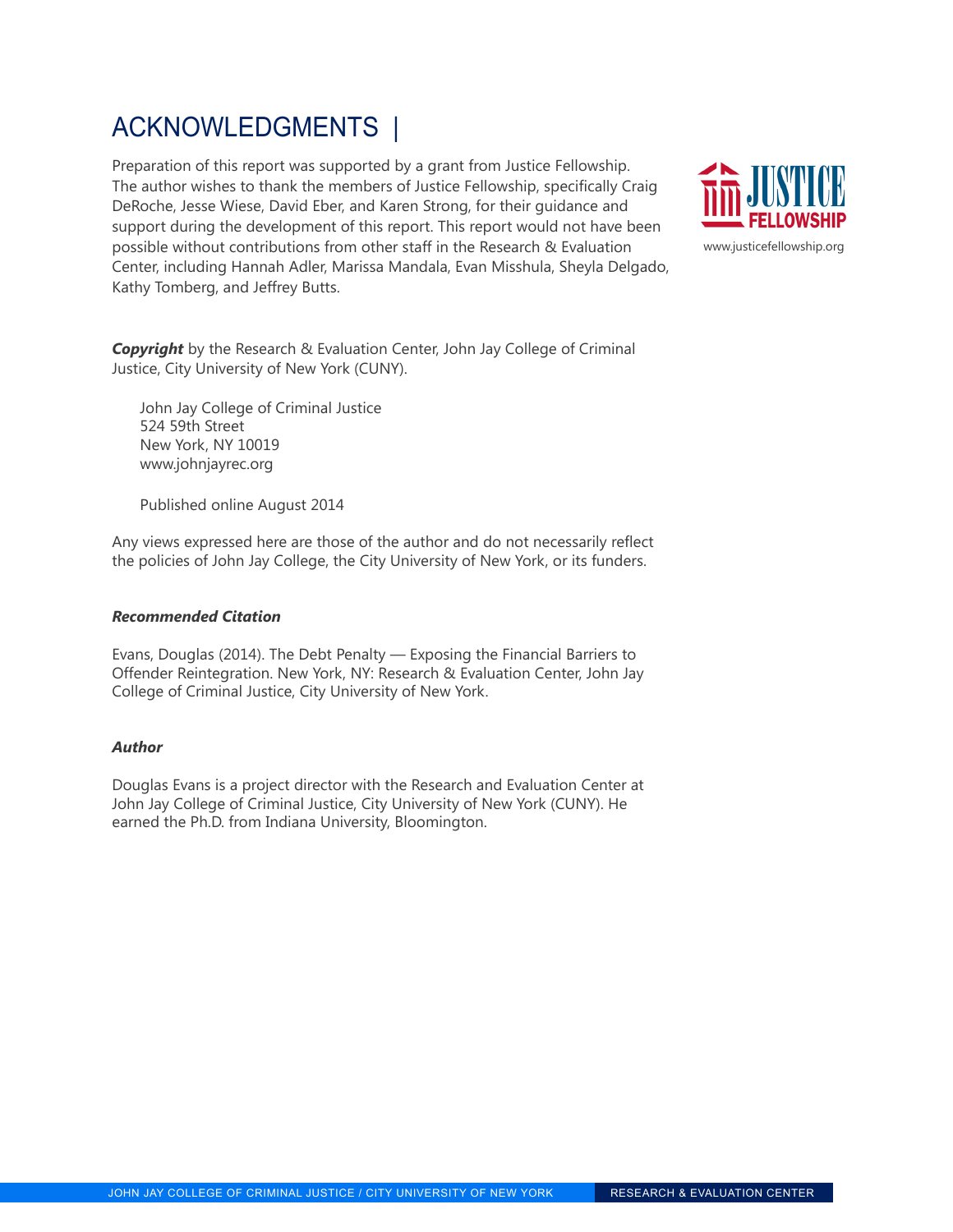## SUMMARY |

Financial debt associated with legal system involvement is a pressing issue that affects the criminal justice system, offenders, and taxpayers. Mere contact with the criminal justice system often results in fees and fines that increase with progression through the system. Criminal justice fines and fees punish offenders and are designed to generate revenue for legal systems that are operating on limited budgets. However, fines and fees often fail to accomplish this second goal because many offenders are too poor to pay them. To compound their financial struggles, offenders may be subject to other financial obligations, such as child support payments and restitution requirements. If they do not pay their financial obligations, they may be subject to late fees and interest requirements, all of which accumulate into massive debt over time. Even if they want to pay, offenders have limited prospects for meaningful employment and face wage disparities resulting from their criminal history, which makes it even more difficult to pay off their debt. An inability to pay off financial debt increases the possibility that offenders will commit new offenses and return to the criminal justice system. Some courts re-incarcerate offenders simply because they are unable to settle their financial obligations. Imposing financial obligations and monetary penalties on offenders – a group that is overwhelmingly indigent – is not tenable. States often expend more resources attempting to recoup outstanding debt from offenders than they are able to collect from those who pay. This report explores the causes and effects of perpetual criminal debt and offers solutions for encouraging ex-offender payment.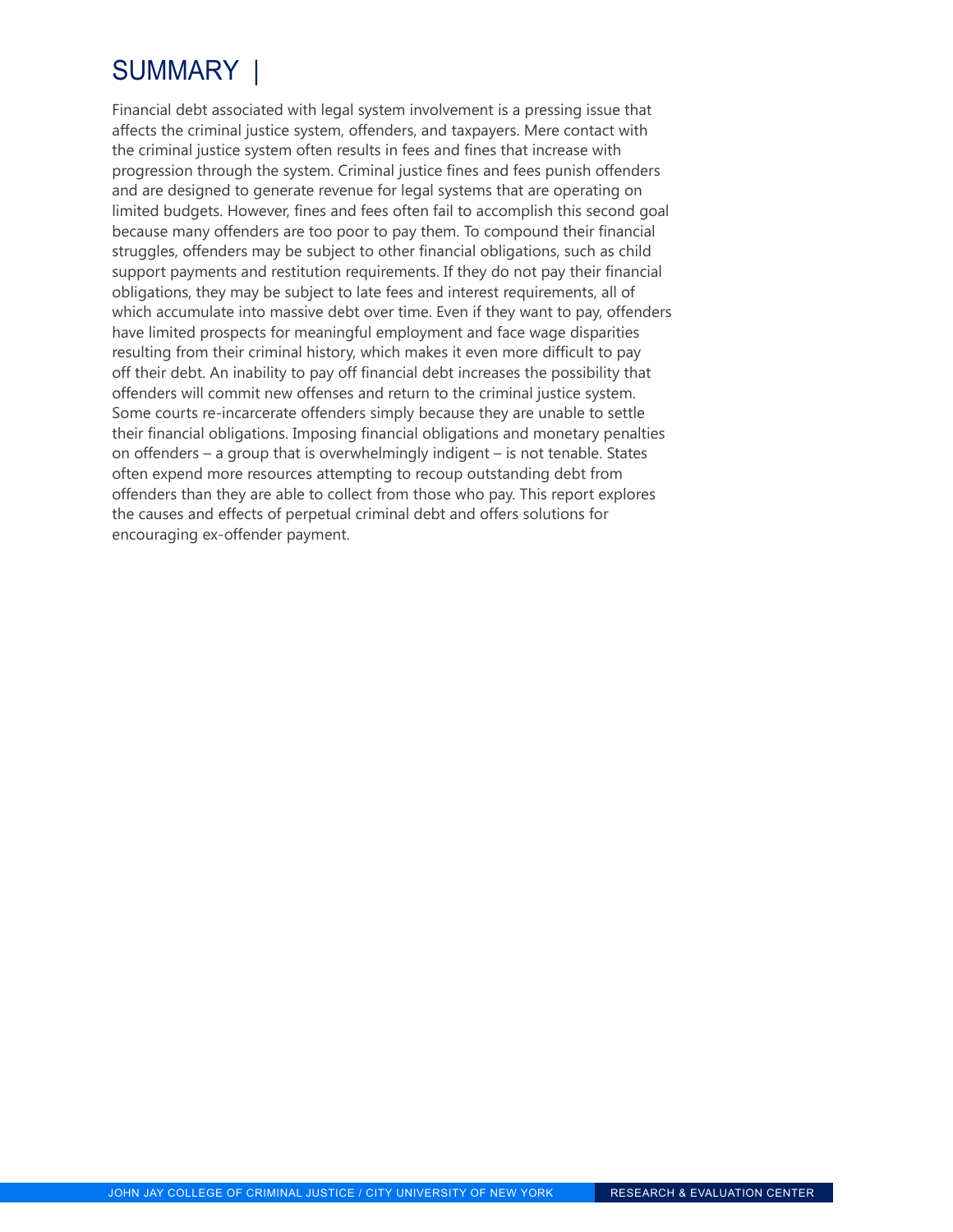## INTroduction |

The criminal justice system saddles offenders with financial obligations at nearly every stage of the legal process. Two primary justifications underlie these obligations: punishment and revenue generation. Legal systems impose fines, fees, and restitution requirements as a punitive measure intended to deter offenders from future crime. In addition to their punitive value, financial obligations are intended to generate revenue for criminal justice systems. Few would argue against funding at least a part of the criminal justice system by charging offenders. However, the majority of offenders are indigent unable to pay (Patel and Philip 2012). If they do not pay, they face perpetual late fees, high interest penalties, bad credit, mounting debt and the possibility of re-incarceration, all of which decrease the likelihood that offenders will ever be able to settle their legal debts. Paradoxically, criminal justice systems sometimes spend more on debt collection and punishing offenders who are behind on their payments than they are likely to recoup from enforcing the financial obligations of ex-offenders.

Offenders are subject to a number of criminal justice fees that multiply with deeper involvement in the criminal justice system. If there are victims, offenders may be responsible for restitution payments. If they have children, they will likely be required to pay child support. Nonpayment of these obligations has become a persistent problem despite aggressive attempts to collect outstanding debts. Most ex-offenders are poor. Many are unable to find meaningful employment or earn a steady and livable wage. Their financial struggles are compounded by laws that limit their eligibility to receive public assistance funds. Financial obligations overwhelmingly consign many ex-offenders to perpetual debt and poverty, increasing their likelihood of returning to the criminal justice system.

#### Criminal justice fees

Depending on the jurisdiction, offenders are charged fees at nearly every phase of the criminal justice process. In addition to fines, interest, and penalties for late payments, offenders may be required to pay "user fees," which differ from court-imposed fines. The sole purpose of user fees is to raise revenue for criminal justice systems, while court-imposed fines are intended to punish offenders or to provide financial compensation to victims (Bannon, Nagrecha and Diller 2010). Because many offenders are indigent and unable to afford payment, financial burdens can accumulate quickly.

Legislators across the country have created numerous criminal fees and increased existing fees to offset the high costs of the legal system and incarceration. A Brennan Center study of the 15 states with the highest prison populations found that nearly all charge "poverty penalties," which are added costs (e.g., late fees, interest, payment plan fees) imposed on individuals who cannot pay criminal debt all at once. Several states (e.g., California, Florida, Ohio, Texas) charge public defender fees, which could include a fee to apply for a public defender, fees for the cost of legal defense, and various administrative court fees (Bannon, Nagrecha and Diller 2010). Florida, for example, charges misdemeanor offenders \$50 and felony offenders \$100 for the cost of a public defender (Diller 2010).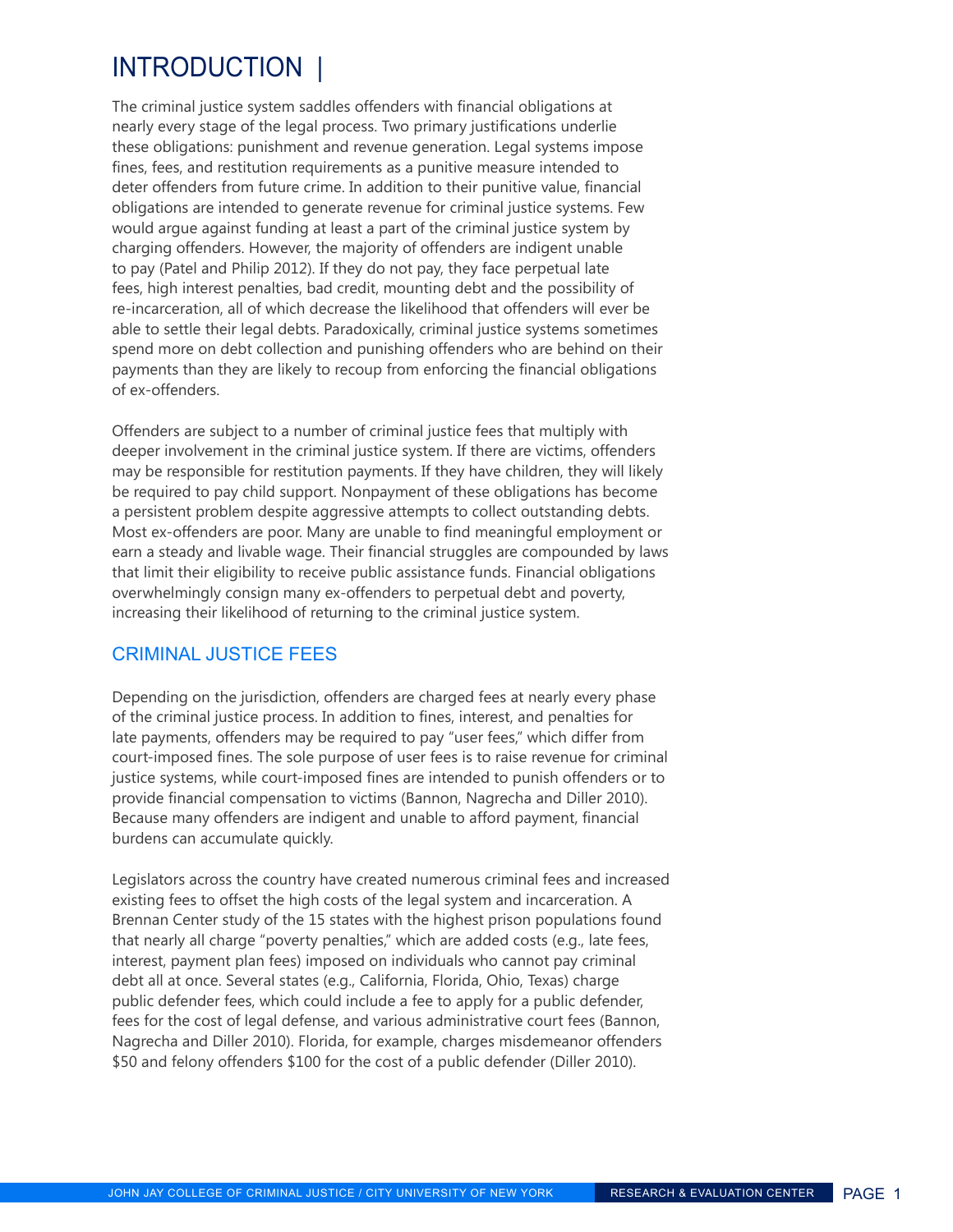Every state has a unique set of criminal fees, which could include fees for pre-trial detention, security in the courtroom, medical expenses during incarceration, community supervision, drug screens, treatment classes, transfer of community supervision to a different state, registration (for convicted sex offenders) and electronic monitoring (Levingston 2008; Bannon, Nagrecha and Diller 2010). Texas assesses a fee for "judicial fund court costs" (\$15) as well as requiring offenders to pay a string of charges – an arrest fee (\$5), a warrant fee (\$50), and a time payment fee (\$25) (Sunset Advisory Commission 2007). Washington State assesses an "insurance policy" fee of \$15 per week for individuals sentenced to community service (Rosenthal and Weissman 2007). Since 1996, Florida has raised many of its existing fees by \$10 to \$50 and enacted 20 different fees for individuals ensnared in the criminal justice system (Diller 2010). These added fees include requirements that defendants pay for the costs of prosecution (minimum \$50 charge), various surcharges that vary by offense type (a low of \$15 for criminal traffic violations and a high of \$151 for assault and battery convictions), and charges to inmates for subsistence costs while incarcerated (Diller 2010).

#### **Inmate Wages**

In 1934, Congress authorized the development of the Federal Prison Industries (FPI), a government corporation that uses inmate labor. Currently, approximately 20,000 physically-able inmates work for FPI to produce goods and services that are sold exclusively to government agencies and never reach commercial markets. FPI work programs generate revenue to fund the costs of incarceration and to enable inmates to pay restitution and child support obligations (Solomon, Johnson, Travis and McBride 2004). Inmate workers with financial obligations are required to pay at least 50 percent of their wages towards their debt (James 2008). FPI pays inmate workers between \$0.23 and \$1.15 per hour of work (James 2008). Currently, about 16 percent of eligible inmates in federal prisons work in FPI factories (Federal Bureau of Prisons 2013).

Common prison work assignments include institutional maintenance (janitorial work, laundry), industry jobs (furniture making, clothing and textile, printing, metal fabrication), and farm work (Solomon, Johnson, Travis and McBride 2004). Inmates who work while they are incarcerated earn approximately 90 percent less than minimum wage, making it difficult for them to save money and provide for their families. However, prison work does have benefits: it reduces idle time, enhances the development of vocational skills, and allows inmates to contribute some money to their legal debt and to their families at home (Atkinson and Rostad 2003).

Inmate wages vary by state:

- Massachusetts inmates earn approximately \$1 per day of work
- Colorado pays inmates between \$0.25 and \$2.50 per work day
- California inmates receive between \$0.30 and \$0.95 per hour prior to deductions
- Kentucky compensates inmates between \$0.25 to \$0.95 per hour
- South Dakota inmates earn \$0.25 per hour although some work assignments are unpaid
- Arkansas, Georgia and Texas do not pay inmates

Sources: Pearson (2004); California Prison Industry Authority (2011); Upton and Harp (2009); South Dakota Department of Corrections (2013).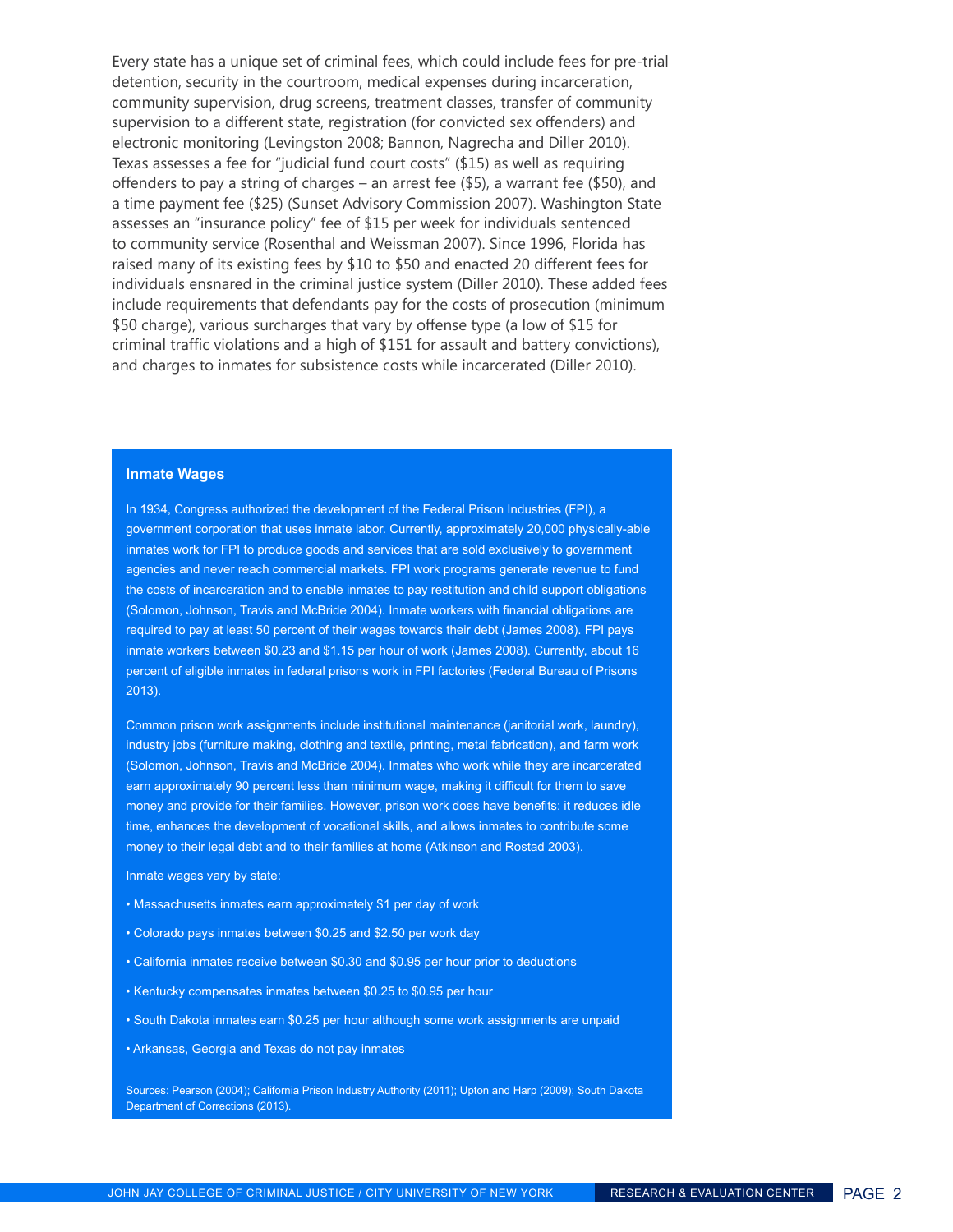Some jurisdictions may have increased fees in response to citizen complaints regarding the amount of taxpayer money spent on incarcerating offenders. An Arizona sheriff proposed charging inmates \$1 for every meal (Sign 2013). Officials in Anderson County, Tennessee proposed a plan to charge jail inmates for the cost of amenities while they are incarcerated. Inmates would have to pay for jail-issued pants (\$9.15), blankets (\$6.26) and toilet paper (\$0.29) to defray these expenses (Rawlings 2013). Riverside County, California already requires financially solvent inmates to pay the full cost of their incarceration – \$142 per day (St. John 2011). A majority of these fees will likely become outstanding debt because they are imposed on indigent individuals who cannot afford payment (Shookhoff, Constantino and Elkin 2011).

#### **Examples of User Fees and Penalties for Non-Payment of Criminal Justice Debt by State**

| <b>State</b>          | <b>Penalties</b>                                                                                                                                                                                           |
|-----------------------|------------------------------------------------------------------------------------------------------------------------------------------------------------------------------------------------------------|
| <b>Florida</b>        | Requires offenders to pay for the costs of prosecution irrespective of their ability<br>to pay.<br>$[\S$ 938.27(2)(a)]                                                                                     |
| Michigan              | Courts can revoke probation or impose incarceration for those who fail to pay<br>their debt.<br>[Act 87 of 1985, 780.826]                                                                                  |
| Pennsylvania          | Denies parole to offenders who are unable to pay a \$60 fee.<br>[18 Pa. Stat. Ann. § 11.1101]                                                                                                              |
| Virginia              | Many jurisdictions suspend the driver's licenses of individuals who miss debt<br>payments.<br>[Va. Stat Ann. § 46.2-395(B)]                                                                                |
| Alabama               | Disenfranchises ex-offenders until they pay all of their criminal justice debt.<br>[Ala. Code § 15-22-36.1(a)(3)]                                                                                          |
| California            | Charges ex-offenders \$300 if they are unable to pay their fines.<br>[Cal. Penal Code § 1214.1(A)]                                                                                                         |
| <b>Missouri</b>       | Individuals can spend time in jail to settle their criminal justice debts. Debtors<br>are credited \$10 for each day imprisoned.<br>[Mo. Rev. Stat. § 543.270(1)]                                          |
| <b>North Carolina</b> | Charges at least \$95 in general court fees, a \$25 late payment fee, and a \$20<br>charge for paying in installments.<br>[North Carolina Administrative Office of the Courts, Court Costs and Fees Chart] |

Source: Bannon, Nagrecha and Diller (2010)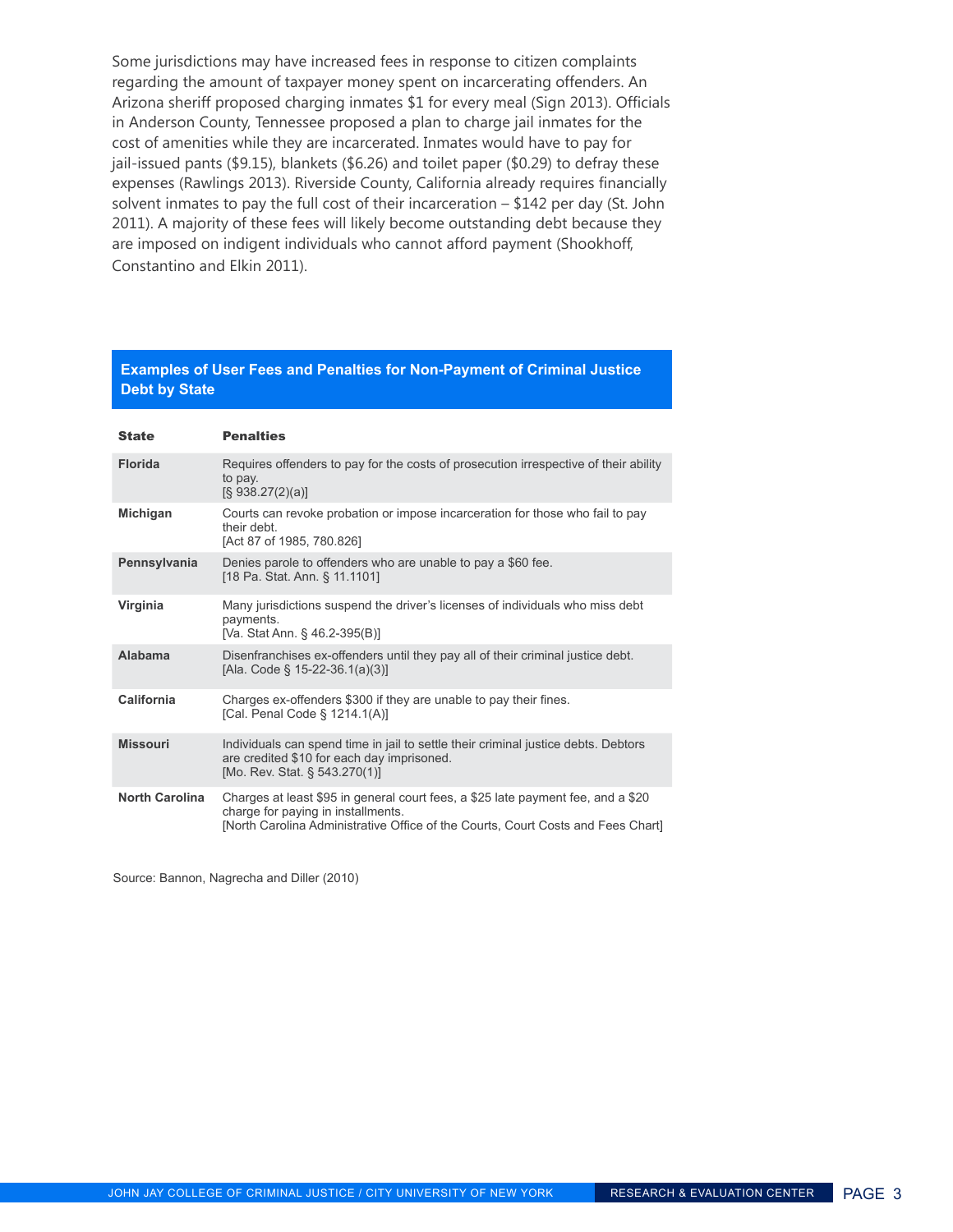#### **RESTITUTION**

Restitution is one of the few mechanisms by which the criminal justice system seeks to acknowledge and address the direct impact of crime on victims. Courts require offenders subject to restitution obligations to provide financial compensation to victims for loss or damage to their property, lost income due to missing work, direct medical expenses, and psychological services, among other things (Reiss 2011).

While restitution payments are an attempt to repair the harm inflicted upon victims, advocates assert they may also benefit offenders (Dickman 2009). Requiring offenders to pay restitution compels them to take responsibility for their offense and to participate actively in compensating their victim(s). Restitution may have rehabilitative effects as well, particularly for those who make consistent payments. There is an inverse correlation between paying restitution and recidivism, such that offenders who pay a high percentage of their restitution obligations have a lower likelihood of committing a new crime (Kempinen 2002). The same correlation was not found for payment of criminal fines, which suggests that paying restitution to victims has a more positive impact on offender rehabilitation than paying criminal fees to the state (Fetsco 2012).

Nevertheless, restitution debt is massive both at the individual and aggregate levels. This is particularly concerning because the majority of offenders lack the financial resources to pay their debts (Dickman 2009). Restitution usually comprises the largest proportion of criminal debt for individual offenders (Diller 2010). In total, offenders in the United States owe more than \$50 billion in criminal justice debt (National Center for Victims of Crime 2011), and in 2007, total restitution debt was nearly \$40 billion (Dickman 2009). This suggests that a majority of uncollected criminal debt could be existing restitution obligations. Uncollected restitution debt means that victims may be left without financial compensation unless states provide other victim assistance funds.

Nonpayment of restitution obligations is inherently problematic. The Mandatory Victims Restitution Act requires federal courts to order restitution without consideration of an offender's capacity to pay (Dickman 2009). Despite the inability of most offenders to pay their restitution obligations, criminal justice officials must attempt to collect this debt. Most collection methods have not been effective (Ruback and Bergstrom 2006) and result in extensive administrative costs. Administrative costs increase substantially when offenders do not pay because officials must spend considerable time (and labor) to collect unpaid restitution (Dickman 2009). Additional problems with collecting restitution arise when an offender has multiple victims because there is no simple method for prioritizing restitution payments to each victim (Ruback and Bergstrom 2006). Despite the efforts of many jurisdictions to collect unpaid restitution, the majority of restitution payments remain uncollected (National Center for Victims of Crime 2011).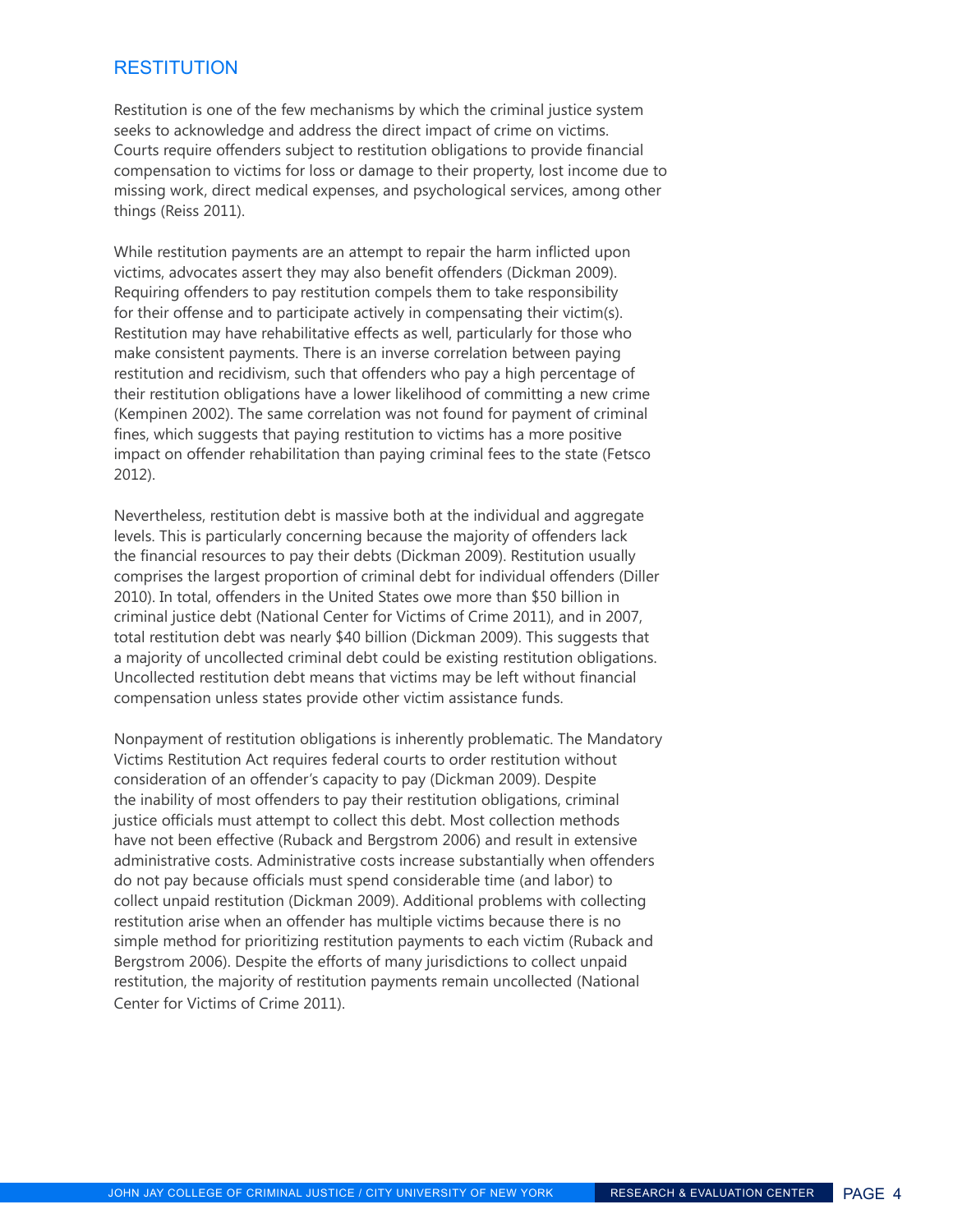#### child support

Many offenders are non-custodial parents subject to child support obligations during and after their release from custody. In some states, child support debt continues to accumulate while the obligor (person who owes money) is incarcerated. Approximately 70 percent of incarcerated males between the ages of 33 and 40 are fathers (Western 2006), and the majority owe child support arrearages (debt) that they are unable to pay. The current amount of unpaid child support in the United States is around \$100 billion (Patterson 2008). Laws regarding child support have become more punitive during the past few decades in response to rampant non-payment. However, many parents who owe child support are indigent and/or incarcerated and simply have no means to pay. When states do not have methods for modifying, suspending or forgiving arrearages for incarcerated parents, inmates accrue immense child support debt during and following their release from prison (Pearson and Griswold 2005).

Noncustodial parents enter prison owing an average of more than \$10,000 in child support debt (Pearson 2004). By the time they return to society from prison, noncustodial parents on parole owe thousands more in child support debt (Harris, Evans and Beckett 2010). If they serve their full sentences, they stand to accumulate approximately \$20,000 in additional child support debt, between \$4,000 and \$5,000 in interest, and around \$2,000 in penalty charges (Thoennes 2002). The majority of these individuals are indigent and unable to pay their debt, which subjects them to further late penalties, interest charges, and continually increasing debt. Research indicates that fathers making less than \$10,000 per year are responsible for 70 percent of all child support debt (Sorensen and Zibman 2001).

While some federal laws address child support payment, each state has its own guidelines for setting, collecting and modifying child support orders. Federal law forbids retroactive absolution of child support debt (Pearson 2004), which means that such debt will remain until it is paid. Also, federal guidelines (42 U.S.C. § 659) allow jurisdictions to take up to 65 percent of a non-custodial parent's salary to apply towards this debt (Public Counsel 2011). Some jurisdictions grant modifications in child support orders when changes in a parent's situation damage their ability to pay. At least 21 states do not accept incarceration as a justification to reduce or eliminate child support debt because it is considered a foreseeable consequence of criminal action (Pearson 2004). Many states incarcerate parents for failure to pay child support orders (Brito 2012). Currently, national data on legal outcomes associated with nonpayment of child support debt do not exist because most jurisdictions do not track the number of arrests and incarcerations related to nonpayment (Solomon-Fears, Smith and Berry 2012).

Parents who do not pay child support are subject to a range of sanctions, none of which benefit their children. Child support agencies can garnish wages, withhold tax returns and social security benefits, suspend drivers licenses, deny passports, and encumber bank accounts to recover this debt (Anthony and Mellgren 2009). If obligors are financially solvent, these sanctions may not be problematic, but for individuals with limited income, such penalties may affect their ability to also pay rent and other obligations. If parents are unable to pay, child support obligations do not benefit children, the intended beneficiaries. Additionally, this failure to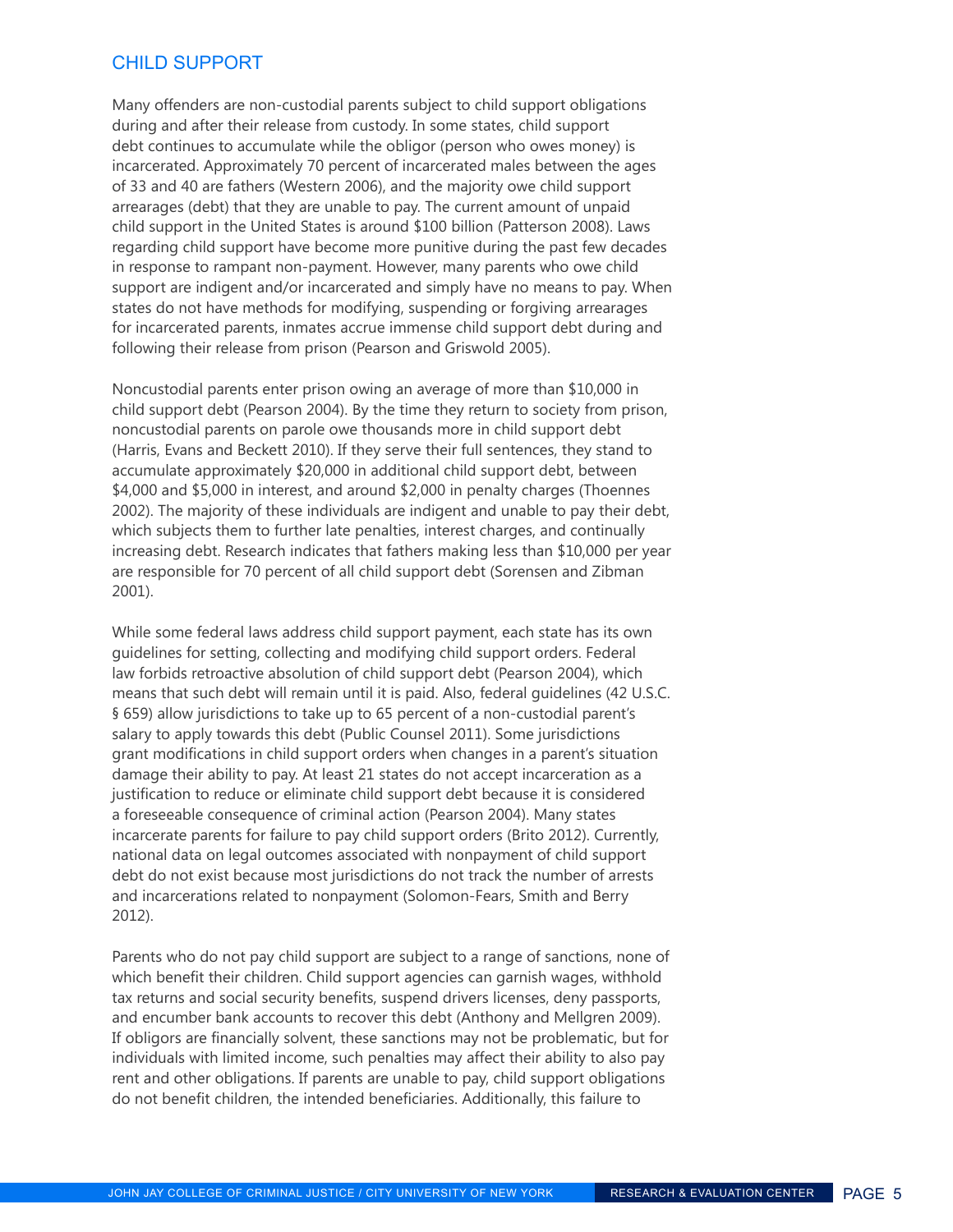provide financial support may strain the parent-child relationship. The possibility of incarceration for failure to pay child support may force indigent parents to flee, which not only negates the parent's financial resources but removes parental support from the child's life completely (Patterson 2008).

There is no denying the importance of child support obligations. If parents refuse to provide financial support for their children, courts should have the authority to require them to make such payments. However, forcing an incarcerated or indigent parent to pay money that they do not have only worsens the situation and may saddle indigent individuals with perpetual debt. Child support debt is becoming unmanageable for many ex-offenders (Pearson and Griswold 2005). A survey of released offenders found that child support assistance is the most common form of aid requested, higher than help finding a job or a place to live (Pearson and Griswold 2005).

#### debt priorities

States have some discretion to prioritize offender debt payments. Federal law (42 U.S.C. § 666), however, requires that child support obligations be given preference over all other debt (e.g., restitution, legal fees) (McLean and Thompson 2007). After child support, some states (e.g., Colorado, Georgia) prioritize legal fines and fees while other states (e.g., Florida, Michigan) prioritize the collection of restitution (McLean and Thompson 2007). On the federal level, the Code of Federal Regulations (28 CFR 545.11) outlines how payments should be prioritized (Legal Information Institute). The Code prioritizes Special Assessments imposed under 18 U.S.C. 3013, which consist of fines that increase with the severity of the offense (Legal Information Institute). Court-ordered restitution receives next priority, followed by fines and court costs, state or local court obligations, and any other federal government obligations (Legal Information Center).



Sources: McLean and Thompson (2007); Legal Information Institute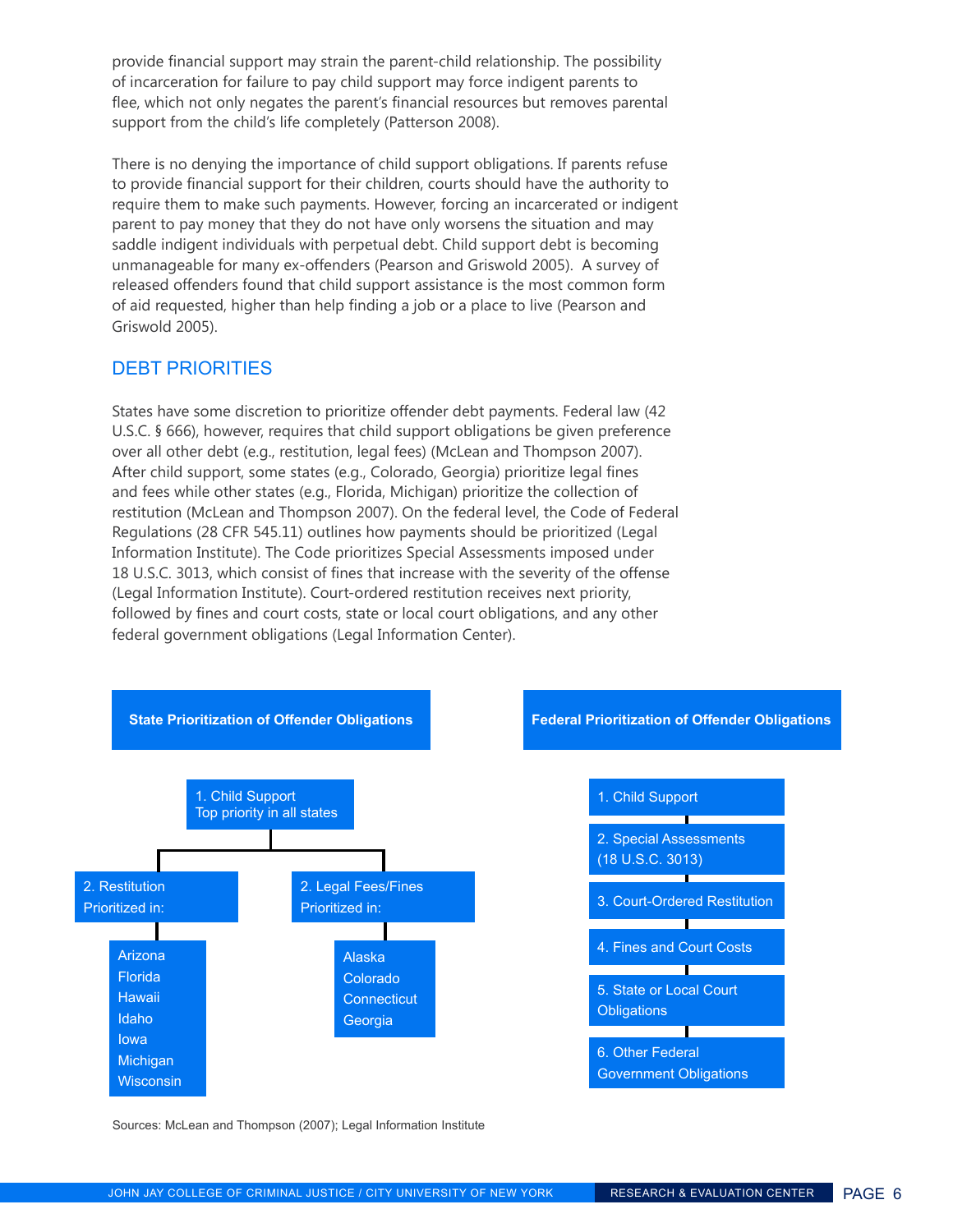#### DEBT COLLECTION

An estimated 10 million people owe more than \$50 billion in debt resulting from their involvement in the criminal justice system (Harris, Evans and Beckett 2010; National Center for Victims of Crime 2011). Many offenders cannot afford payment and court-ordered financial obligations become detrimental to their reintegration. Criminal debt competes with other essential life expenses, such as food, rent, and child support (Shookhoff, Constantino and Elkin 2011).

The reasons offenders do not pay criminal fees, restitution obligations, and child support arrearages include financial inability, lack of awareness of debt, and unwillingness to pay. The majority of offenders may never be able to pay off their criminal debt because they are poor both before and after their incarceration. Most offenders remain unemployed for at least a year following their release from prison (Patel and Philip 2012). Others may not pay their debts because they do not understand the sanctions, they disagree with the reasons behind their financial obligations, or they believe that the financial penalties were unfairly applied to them (Ruback, Hoskins, Cares and Feldmeyer 2006).

The high prevalence of nonpayment creates problems for jurisdictions attempting to collect criminal fees and other financial obligations from offenders. Several jurisdictions have pursued aggressive methods of debt collection and punishments for nonpayment, which prolong existing financial burdens on offenders long after they are convicted or released from incarceration. Ironically, due to the amount of personnel hours and resources they require, the cost of debt collection efforts is usually higher than the money they generate.

| <b>Common Collection Practices</b>                                                  | <b>Hidden Costs</b>                                                     |
|-------------------------------------------------------------------------------------|-------------------------------------------------------------------------|
| Probation or parole officers monitor                                                | Possible overtime costs and less time to devote to                      |
| payments.                                                                           | offender risks/needs.                                                   |
| Debtor must attend regular meetings with<br>a judge, clerk, or collection official. | Possible overtime costs and burdened court dockets.                     |
| Incarceration for failure to pay.                                                   | Possible overtime for legal system personnel and<br>incarceration costs |
| Debt referred to private collection                                                 | Debtor faces considerable collection fees and damage                    |
| agencies.                                                                           | to credit.                                                              |
| Driver's license suspended for failure to                                           | Debtor has more obstacles to finding and maintaining                    |
| pay.                                                                                | employment.                                                             |
| Wage garnishment and tax rebate                                                     | Debtor is deterred from seeking legitimate                              |
| interception.                                                                       | employment.                                                             |
| Debt converted to a civil judgment.                                                 | Damage to debtor's credit.                                              |

#### **Hidden Costs to the Legal System and Ex-Offenders Associated with Debt Collection Practices**

Source: Bannon, Nagrecha and Diller (2010)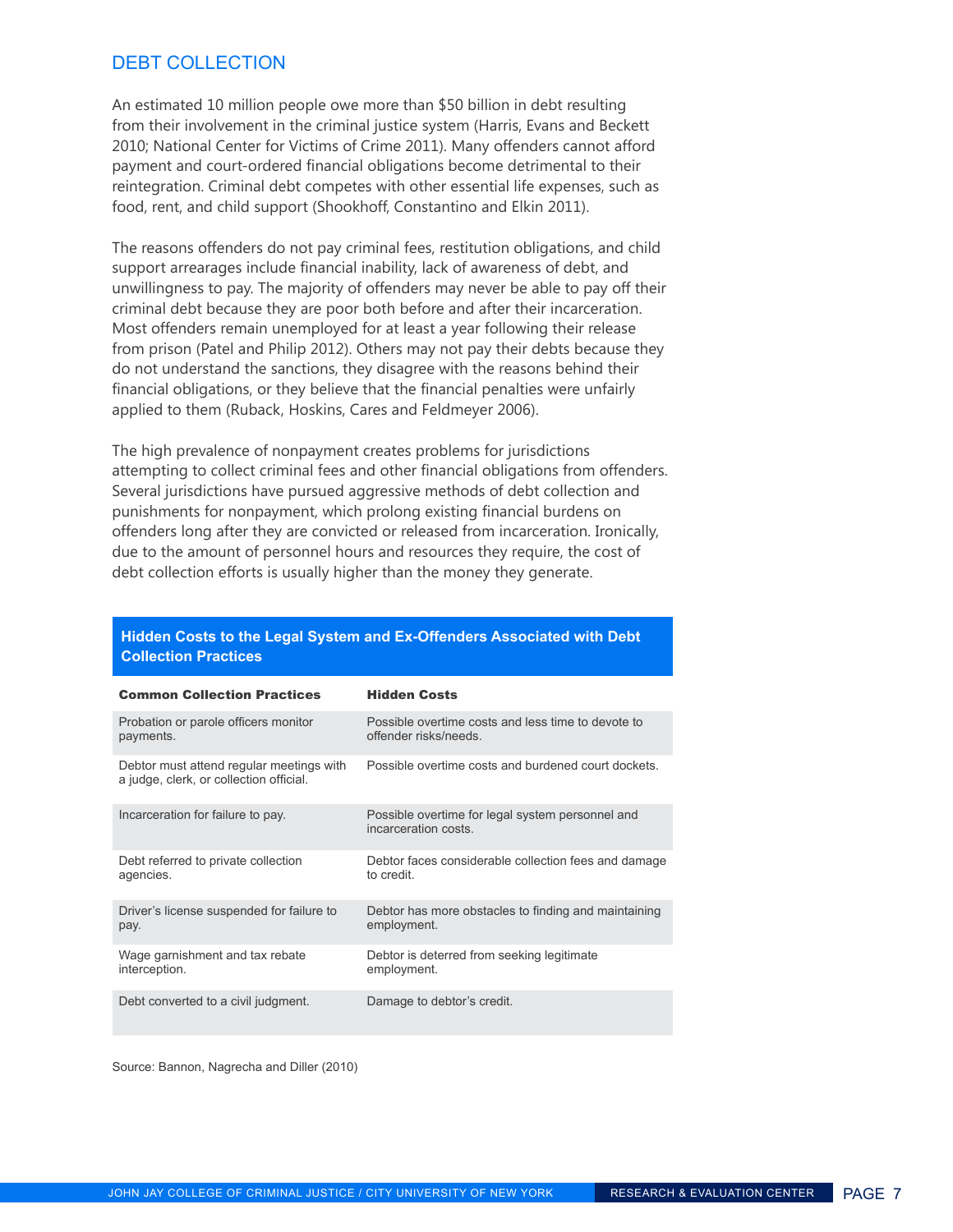Many states persistently pursue debtors because court operations budgets depend on this source of revenue (American Civil Liberties Union 2010). Officials in Washington State take a portion of wages from debtors or their spouses, and they also can confiscate bank assets, home equity, and tax refunds from debtors (Harris, Evans and Beckett 2010). County officials or collection agencies have the authority to charge late fees and interest to those who do not or cannot pay (Harris, Evans and Beckett 2010). Alabama imposes a 30 percent collection fee on debtors. Florida charges an additional 40 percent on top of debt owed for the cost of debt collection (Bannon, Nagrecha and Diller 2010). Interest rates on criminal fees are often as high as 12 percent. California can levy a 15 percent interest charge on debtors who are more than a month late on payments (Harris, Evans and Beckett 2010). When debt collection is not possible, jail time may become the only recourse for nonpayment.

Debt collection also places additional burdens on criminal justice employees. Probation and parole officers are often tasked with debt monitoring, collection and issuing punishments for failure to pay. These duties divert time from their essential functions of supervising ex-offenders and ensuring public safety (Patel and Philip 2012).

The collection of restitution debt suffers from inefficiencies. Public and private collection agencies do not coordinate well, courts do not have a system to enforce the legal requirement to collect restitution payments, and many jurisdictions do not prioritize restitution collection (National Center for Victims of Crime 2011). Also, the majority of jurisdictions do not track the amount of restitution ordered or collected (National Center for Victims of Crime 2011), which makes it difficult to evaluate the effectiveness of different collection methods. Some jurisdictions do not prioritize restitution payments and instead require that other financial obligations, such as fines and fees, be paid first, which leaves victims uncompensated for lengthy periods of time (Ruback and Bergstrom 2006).

Child support debt collection is also problematic. After child support orders are established, it is difficult to keep track of obligors and ensure that they are making payments. This is of particular concern when obligors are incarcerated, as states do not have a method for identifying inmates with child support obligations and thus have no way to communicate with them (Pearson 2004). Even after their release from incarceration, the majority of child support arrears are uncollectable. Arrears that are more than a few years old are especially unlikely to be collected (Bartfeld 2003). Despite the low success rate of child support debt collection, many jurisdictions continue to pursue debtors and spend more on debt collection than they are able to collect (Pearson and Griswold 2005).

While criminal debt collection is costly, it is impossible to determine exactly how much is spent to collect these debts because most states do not have procedures for monitoring the costs of debt collection (Bannon, Nagrecha and Diller 2010). Ultimately, states are often able to collect only a small portion of the criminal debt that offenders owe. In Florida, for example, court officials routinely expect to collect only nine percent of fees associated with felony cases (Diller 2010). A study in North Carolina found that the costs of collection – law enforcement, courts, and jails – outweighed the amount collected from debtors (Bannon, Nagrecha and Diller 2010). Officials in Alabama collected \$4 million in 2012, which was only a small percentage of the financial obligations owed by offenders (Lockette 2013).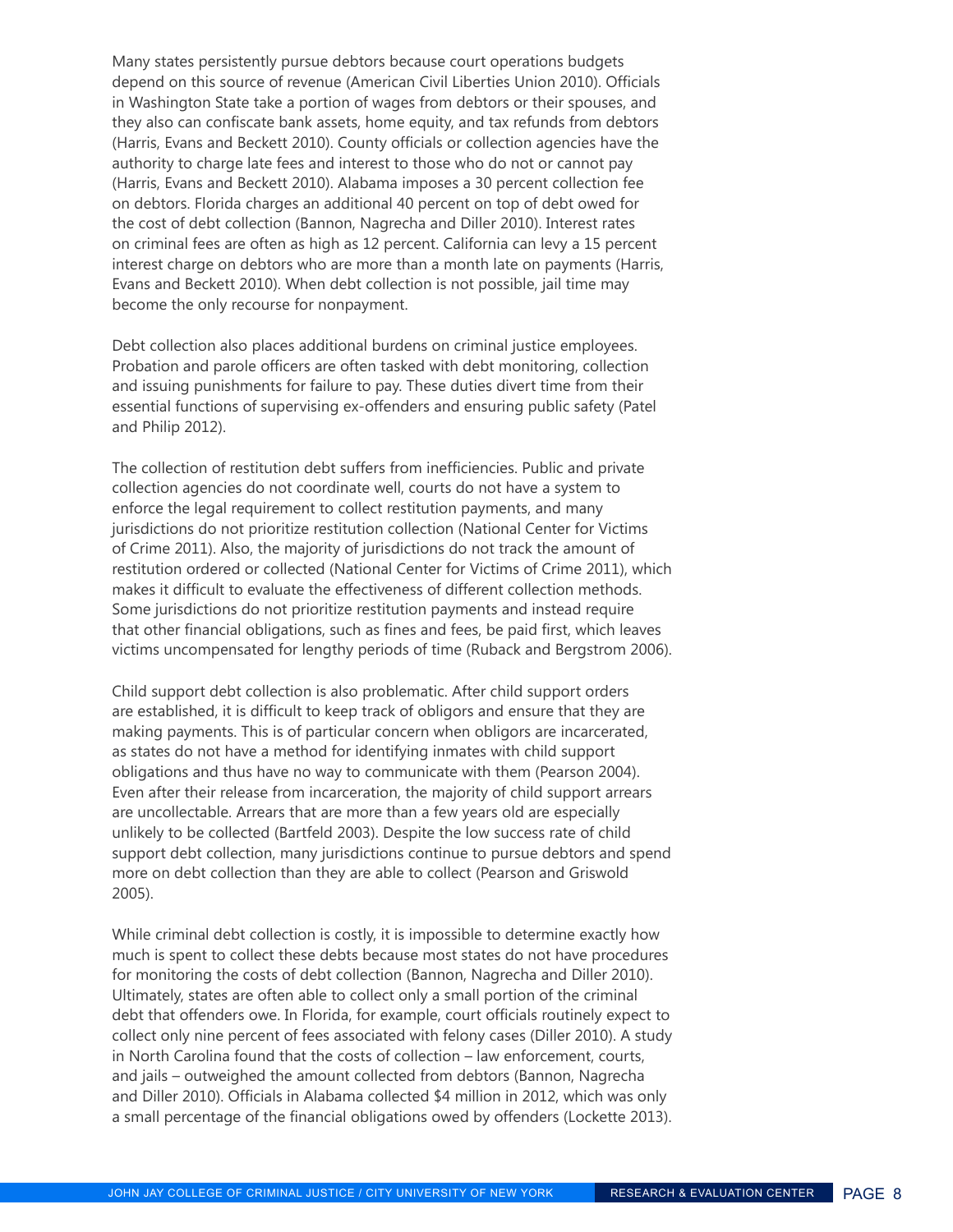#### effects of criminal debt

Former offenders with debt encounter a number of problems that interfere with successful reintegration. Debt reduces household income and limits their ability to attain housing, employment, and access to credit. It also hobbles existing credit, which makes it even more difficult to get a job, to receive approval to rent an apartment, and to apply for loans. Criminal debt also impedes an ex-offender's prospects of attaining public health benefits, can result in a driver's license suspension, and negates their ability to apply for a pardon or criminal record expungement in some states (Vallas and Patel 2012). It also increases the likelihood of continued involvement with the criminal justice system through extended probation or parole, re-arrest, or re-incarceration (Harris, Evans and Beckett 2010). Some states disenfranchise ex-offenders until they have paid off their debt entirely. For example, ex-offenders in Florida are required to fulfill their restitution obligations before they can restore their right to vote, serve jury duty, and obtain certain occupational licenses (Diller 2010). An important consequence of financial burdens is that they increase the likelihood of recidivism, particularly when offenders are unable to pay (Dickman 2009).

A job can help ex-offenders generate income to pay their debts, but even with employment, they stand to lose much of their income to debt collectors. Based on their annual average, ex-offenders owe as much as 60 percent of their income to criminal debts (Harris, Evans and Beckett 2010). A study of ex-felons on probation in Texas found that they owed between \$4,000 and \$5,000 in obligations related to their offense (Reynolds et al. 2009). For ex-offenders who are unemployed or indigent, fines and interest that accrue over time gradually make this debt unmanageable.

Debt financially and emotionally strains ex-offenders, which can negatively affect their psychological well-being (Shookhoff, Constantino and Elkin 2011). Some offenders saddled with debt have expressed feelings of anxiety, anger and hopelessness (Martire, Sunjic, Topp and Indig 2011). Those who experience these psychological symptoms are more likely to abscond in order to avoid payment (Harris, Evans and Beckett 2010).

The worst-case scenario for offenders who cannot pay their debt is re-incarceration. Some jurisdictions (e.g., California, Missouri) allow individuals who have outstanding criminal debt to spend time in jail in lieu of paying off their debt (Bannon, Nagrecha and Diller 2010). This practice creates what critics call the new "debtors' prisons" (American Civil Liberties Union 2010). Despite its occurrence, however, incarcerating an individual for being too poor to pay criminal debt is not constitutionally permissible. The Supreme Court ruled in Bearden v. Georgia (1983) that failure to pay criminal debt is not grounds for incarceration if an individual lives in poverty (American Civil Liberties Union 2010). The Supreme Court determined in its ruling that only "willful" nonpayment may result in incarceration (Harris, Evans and Beckett 2010).

Jurisdictions in several states continue to incarcerate individuals if they do not pay their debt, regardless of their financial insolvency. In Rhode Island, failure to pay court debt was the most common reason that individuals were incarcerated between 2005 and 2007. The average amount owed was \$826 and the average cost of three days of incarceration was \$505 (Rhode Island Family Life Center 2008).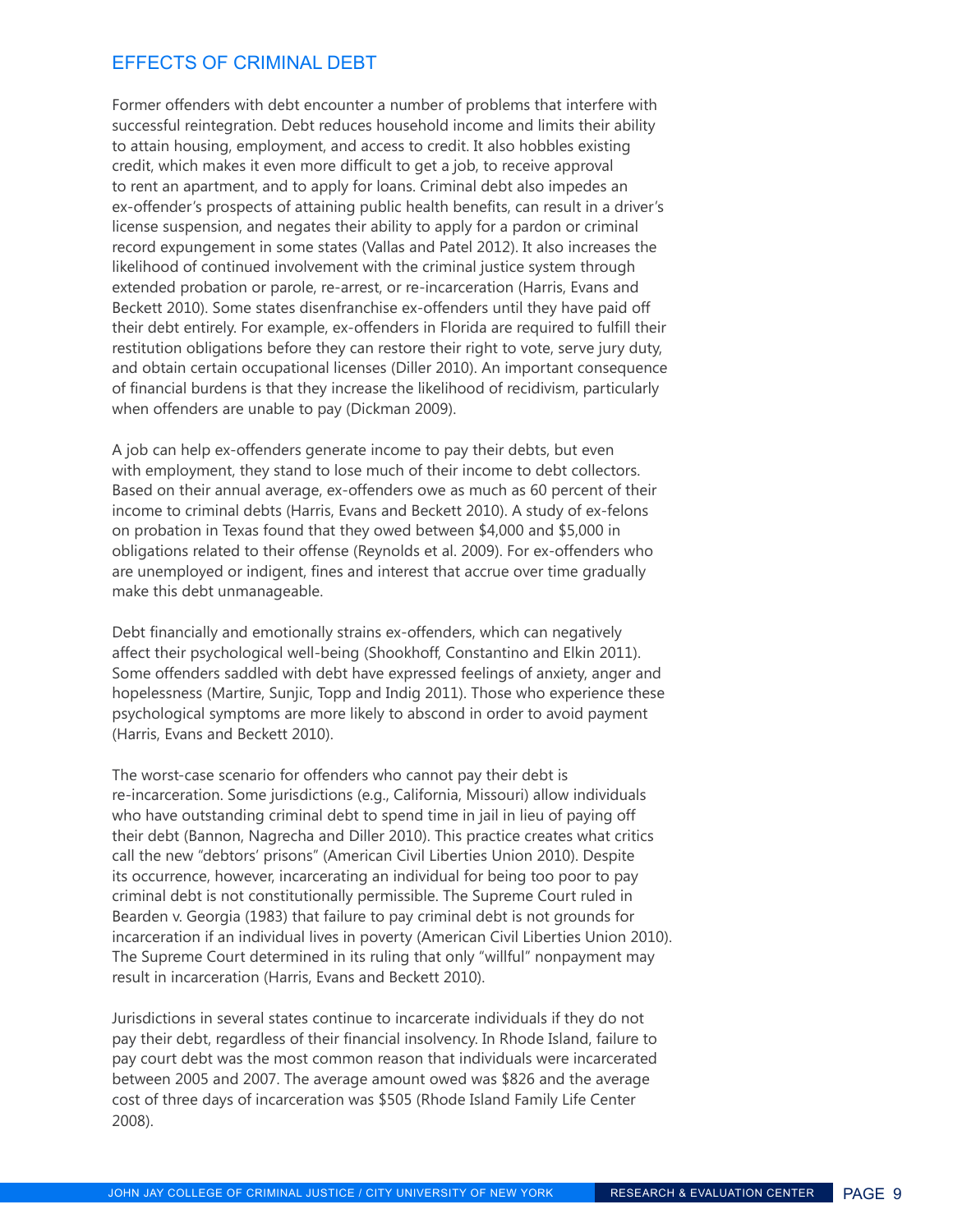#### **Sources of Offender Debt, Consequences of Non-Payment, and How to Reduce Debt**

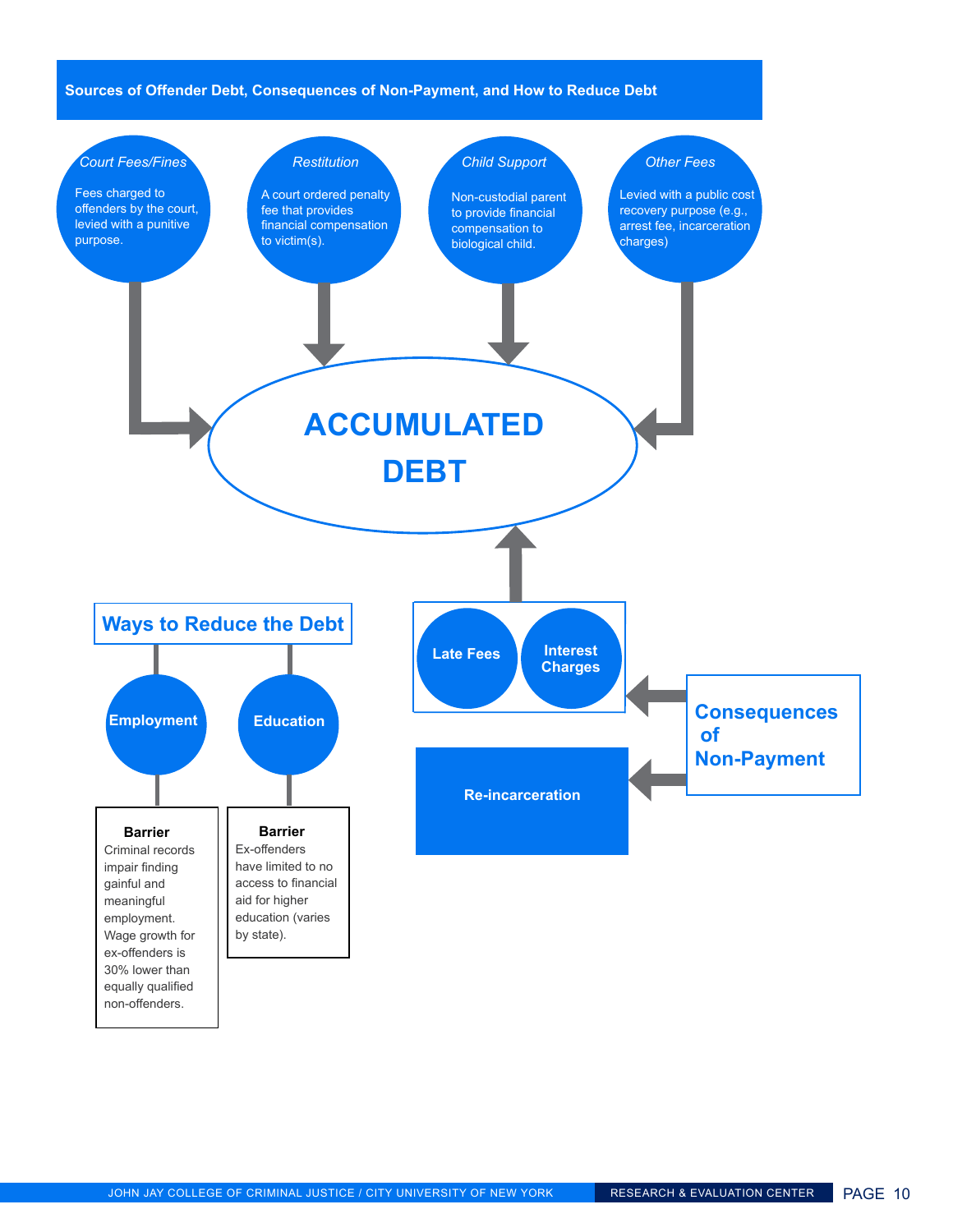#### employment wages

While employment barriers are a concern for ex-offenders, the quality of jobs available to them is equally problematic. Incarceration makes it difficult for ex-offenders to attain quality jobs for several reasons. First, incarceration stigmatizes ex-offenders and reduces the likelihood that an employer will hire them. Second, the lack of access to job training in prison and time out of the job market with its changing technologies erode offenders' job skills. Finally, incarceration erodes inmates' existing social networks that could have helped them attain quality jobs. Together, the stigma of a criminal conviction, lack of training and experience, and loss of social networks during incarceration can have negative impacts on an ex-offender's employment opportunities upon release (Pettit and Lyons 2009). The jobs that ex-offenders can attain often lack security and do not provide much capacity for higher earnings over time.

Wage inequality is a near certain consequence of incarceration. Because those who have served time in prison have less access to steady jobs that provide sufficient income, incarceration reduces the wages that ex-offenders earn by 10 to 20 percent (Western 2002). Incarceration also negatively impacts wage mobility, which is the change in earned income over time. Offenders who have been incarcerated experience a slower growth in their wages over time than individuals without a history of incarceration; serving time in prison reduces the rate of wage growth by 30 percent (Western 2002).

This problem is compounded for minority offenders. Studies have shown that Black and Latino offenders usually earn lower wages than White offenders (Johnson and Johnson 2012). Additionally, an examination of the quarterly earnings of ex-offenders who were recently released from prison in Washington State found that the wages of Black offenders increased at a considerably slower rate than the wages of White offenders (Lyons and Pettit 2011). Even after controlling for additional factors, such as education, age, and work history, Black offenders still earned 10 percent less than White offenders (Lyons and Pettit 2011).

#### financial assistance for ex-offenders

Despite living on minimal income and facing substantial financial obligations, offenders often face barriers to obtaining state and federal financial assistance. Currently, between 13 and 18 million individuals in the United States are unable to receive public benefits because of their criminal history (Lucken and Ponte 2008). For instance, convicted sex offenders are prohibited from receiving government housing subsidies (Oyama 2009). Convicted drug offenders may be denied Temporary Assistance for Needy Families (TANF), food stamps, and postsecondary education aid, including Pell Grants, Stafford loans, and work-study assistance (United States Government Accountability Office 2005).

While food stamps are intended to provide individuals and families living in poverty with financial assistance to purchase food, federal legislation has limited the ability of convicted offenders to receive food stamps (Pearson 2004). The Personal Responsibility and Work Opportunity Act of 1996 banned individuals with a felony drug conviction from receiving TANF and food stamps from the federal Supplemental Nutrition Assistance Program (SNAP) (The Sentencing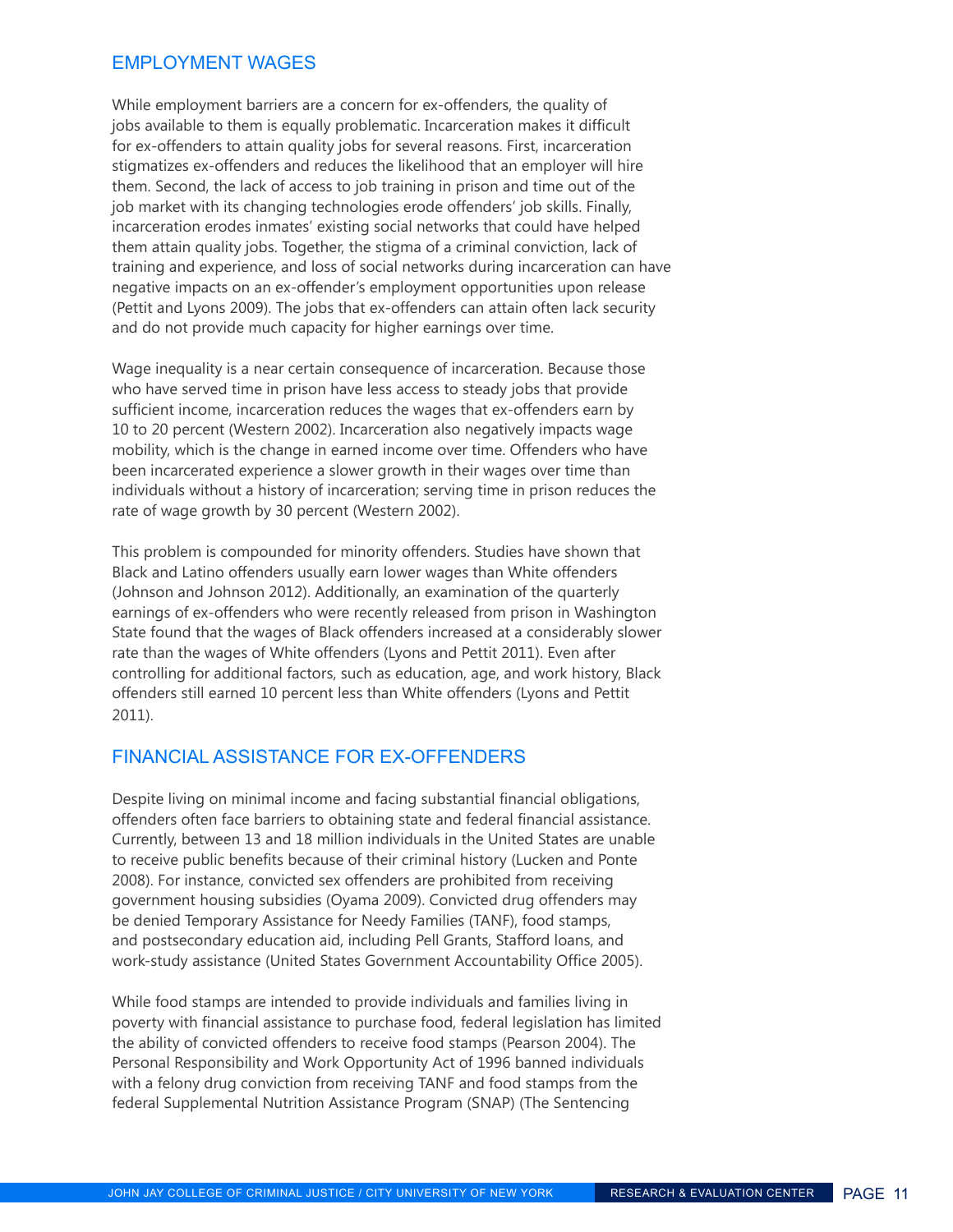Project 2013). States may modify or opt out of this ban, and many have done so, but the ban is estimated to have stripped more than 180,000 people of food stamp eligibility (The Sentencing Project 2013). Food stamps represent valuable financial aid that can ease part of an ex-offender's living costs and permit them to allot their financial resources towards other obligations and debts. Removing food stamp benefits from convicted offenders strains their existing financial resources, increases their risk of malnutrition, and increases their risk of recidivism. The health and re-incarceration costs of denying food stamps to convicted drug offenders may be higher than providing them with food stamps in the first place.

Individuals with a criminal conviction may lose their eligibility for financial aid to attain higher education. A conviction for a drug offense results in an outright ban on financial aid for those who were convicted of the drug offense while they were receiving financial aid (Legal Action Center 2012). Students are disqualified from receiving educational benefits for varying periods of time if they are convicted of certain drug offenses (United States Government Accountability Office 2005). The first conviction for *possession* of a controlled substance can result in an individual losing his or her financial aid for one year, and the first conviction for *sale* of a controlled substance can result in two years of ineligibility. Subsequent convictions can lead to indefinite ineligibility (Mukamal and Samuels 2002). Convicted drug offenders can restore their postsecondary education benefits if they successfully complete a drug treatment program and pass unannounced drug tests (United States Government Accountability Office 2005).





Source: The Sentencing Project (2013)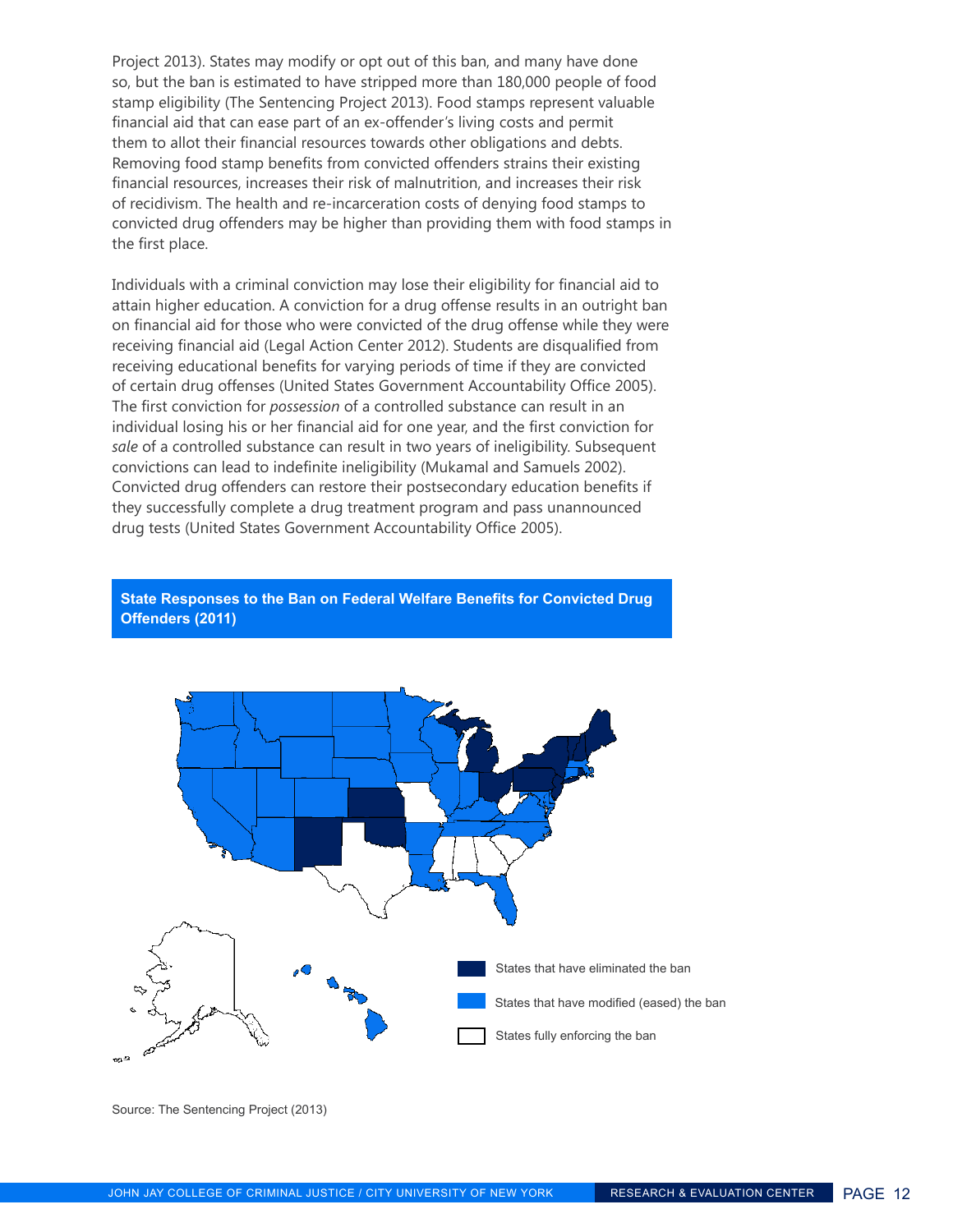Government subsidized housing is sometimes denied to convicted offenders. Local Public Housing Authority (PHA) offices can deny public housing assistance to applicants who were previously evicted from a federally funded housing project due to drug use or sale (Prison Law Office 2011). PHA's have the discretion to consider the arrest records of applicants when determining eligibility for public housing, even if the arrest did not result in a conviction. One study found that more than half the housing authority decisions regarding public housing eligibility are based on arrests that never led to a conviction (Legal Action Center 2004). Individuals convicted of sexual and drug offenses encounter the greatest housing restrictions (Morani, Wikoff, Linhorst and Bratton 2011). Convicted sex offenders are prohibited from receiving government housing subsidies completely (Oyama 2009), while convicted drug offenders subject to federal housing restrictions could lose housing benefits from three years to life (United States Government Accountability Office 2005).

Some states provide offenders with a small sum of money upon their release from prison. Called "release funds" or "gate money," these are intended for ex-offenders to buy food, clothes or a bus ticket (Prison Law Office 2011). In Illinois, for example, ex-offenders receive \$50 in addition to a new outfit and a bus ticket when they are released (Visher and Travis 2003). According to California Penal Code § 2713.1, the state is to provide ex-offenders with \$200 when they are released from an incarceration facility. Some ex-offenders receive only half of this money initially, but they must receive the entire payment within 60 days of their release (Prison Law Office 2011). However, across all states, average release funds amount to only \$53, which does not cover a full day of living expenses if the ex-offender needs temporary lodging (Rukus and Lane 2013).

Financial obligations resulting from criminal involvement are intended to generate money for criminal justice systems and to punish offenders. However, because the majority of ex-offenders responsible for these obligations are indigent and unable to pay (Patel and Philip 2012), financial requirements become a perpetual punishment, exacerbating poverty and economic inequality (Harris, Evans and Beckett 2010). Offenders who owe money become ensnared in debt without means for resolving it. If they cannot pay, they face mounting fees and possible incarceration for nonpayment. The threat of re-incarceration leads some ex-offenders to abscond. The system of financial obligations for offenders will never be profitable for the state. Rather, it will only serve to expand and prolong criminal punishment for ex-offenders already facing multiple barriers to reintegration, including possible unemployment, lesser income and job stability, and ineligibility for many forms of public financial assistance.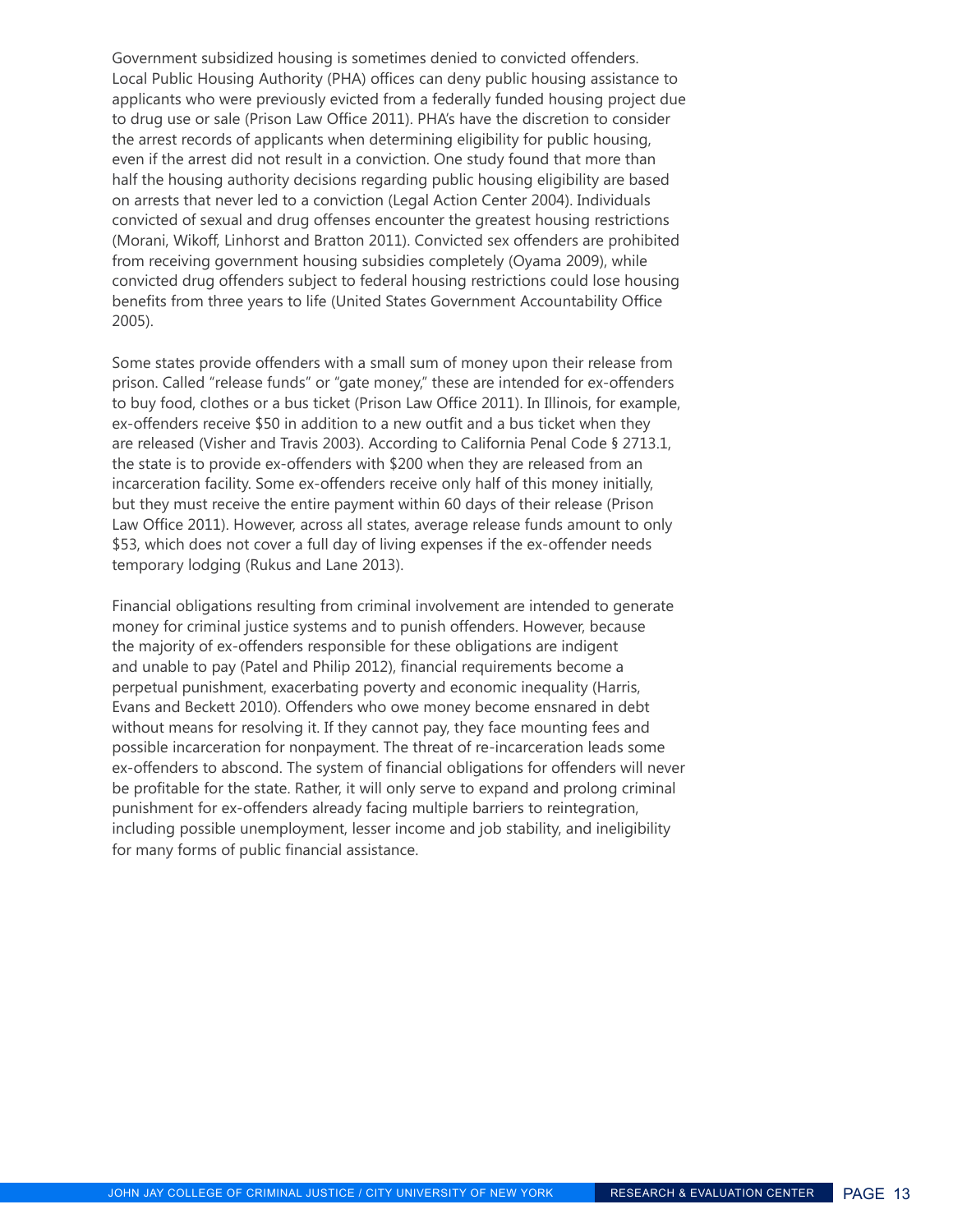#### **Release Funds in Selected States**

| <b>State</b>          | Gate<br>Money | <b>Notes</b>                                                                                                                                  |
|-----------------------|---------------|-----------------------------------------------------------------------------------------------------------------------------------------------|
| <b>Alabama</b>        | \$10          |                                                                                                                                               |
| Arizona               | \$50          | State supplements account for up to \$50 of gate money.                                                                                       |
| <b>Arkansas</b>       | \$100         |                                                                                                                                               |
| California            | \$200         |                                                                                                                                               |
| Colorado              | \$100         |                                                                                                                                               |
| <b>Connecticut</b>    | \$50          | State supplements account for up to \$50 of gate money.                                                                                       |
| <b>Delaware</b>       | \$0           |                                                                                                                                               |
| <b>Florida</b>        | \$100         |                                                                                                                                               |
| Georgia               | \$25          |                                                                                                                                               |
| Idaho                 | \$0           | No gate money. Funds provided for housing/treatment directly to<br>provider.                                                                  |
| Kansas                | \$100         | Offenders with multiple offenses receive \$40. Average distribution<br>to inmates is \$50 or less.                                            |
| Kentucky              | \$50          | \$50 at warden's discretion if inmate is indigent.                                                                                            |
| Louisiana             | \$10          | Distributions to inmates range between \$10 and \$100.                                                                                        |
| <b>Maine</b>          | \$50          | Receipt of gate money is contingent on good behavior.                                                                                         |
| <b>Maryland</b>       | \$50          | \$50 gate money comes from a reserve account set up for<br>inmates.                                                                           |
| <b>Massachusetts</b>  | \$50          | \$50 paid to indigent inmates.                                                                                                                |
| <b>Mississippi</b>    | \$25          | Gate money is based on time served.                                                                                                           |
| <b>Missouri</b>       | \$0           |                                                                                                                                               |
| <b>Montana</b>        | \$100         | Additional funds are available for those serving longer than three<br>years.                                                                  |
| <b>Nebraska</b>       | \$100         | State supplements account for up to \$100 of gate money.                                                                                      |
| <b>Nevada</b>         | \$25          |                                                                                                                                               |
| <b>New Hampshire</b>  | \$0           |                                                                                                                                               |
| <b>New Jersey</b>     | \$0           |                                                                                                                                               |
| <b>New Mexico</b>     | \$50          | State supplements account for up to \$50 of gate money, but there<br>are deductions from inmates placed into a release program.               |
| <b>North Carolina</b> | \$45          | Inmates only receive funds if they were incarcerated for 24<br>months or more.                                                                |
| Ohio                  | \$75          |                                                                                                                                               |
| <b>Rhode Island</b>   | \$20          | State supplements account for up to \$20 of gate money.                                                                                       |
| <b>South Carolina</b> | \$0           |                                                                                                                                               |
| <b>Vermont</b>        | \$200         | Distribution of gate money is based on inmate financial need.                                                                                 |
| Virginia              | \$25          |                                                                                                                                               |
| Washington            | \$40          |                                                                                                                                               |
| <b>Wisconsin</b>      | \$0           | Deductions from inmate pay provide funds for inmates on work<br>release. Funds are contingent on employment, so assumed gate<br>money is \$0. |

Source: Rukus and Lane (2013)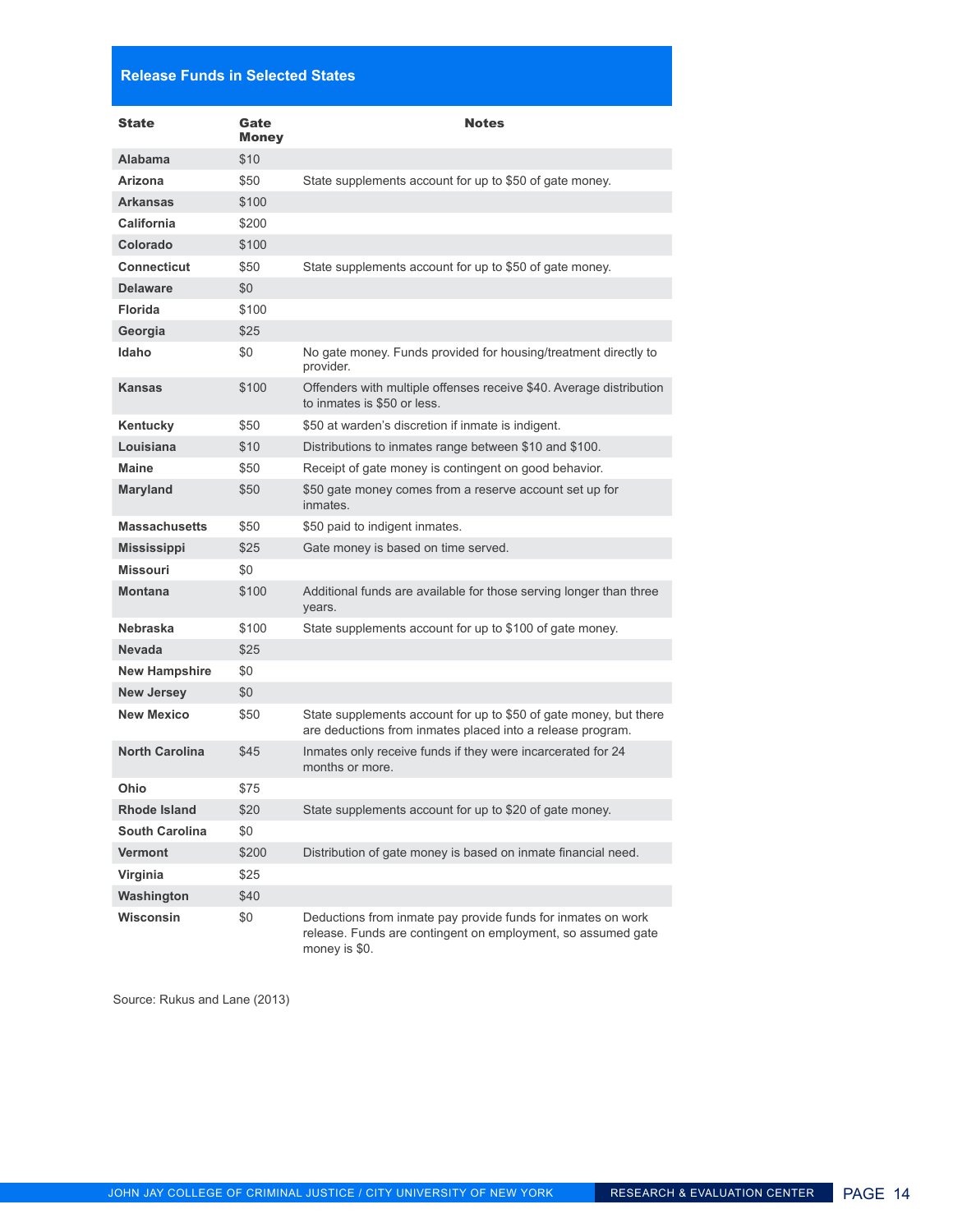## proposed solutions |

Although most offenders have debt resulting from their criminal justice involvement and many will never be able to pay it off in full, by addressing some inherent problems, criminal justice systems can increase the likelihood of payment while lessening the financial burden on offenders.

#### Bankruptcy reform

Individuals who are unable to repay their debts to creditors may have to file for bankruptcy. Bankruptcy is a stigmatized condition that allows the debtor to abrogate their rightful obligations of payment (Stiglitz 2001). There is no optimal bankruptcy code that benefits all debtors. While a legal declaration of bankruptcy may be necessary for some debtors, it has negative consequences for many of their creditors, which can include the state (criminal fees), the victims (restitution), and the debtor's dependents (child support). Today's legal methods for handling the debts of indigent ex-offenders creates problems for both debtors and creditors.

Bankruptcy is beneficial when it results in a quick discharge of a debtor's legal debts, although they do have to surrender their non-exempt property. However, this could leave a large group of debtors, particularly those with minimal financial resources, unable to ever have positive net worth, to plan for retirement or sickness, or to own property. Criminal debt makes it difficult for many ex-offenders to attend school and obtain housing. Regional and racial variation in debt discharge imposes a disproportionate burden on communities as a result of criminal justice system involvement (Lawless 2010). Bankruptcy laws should be changed to reduce perpetual criminal debts, which act as a barrier to reintegration.

#### FEE AMOUNTS

Many courts set fee amounts without taking into account an offender's financial viability, income, or employment status. Although courts should consider the nature and impact of an offense when establishing fee amounts, it may be more important for them to ascertain an offender's financial status. In Florida, state law requires payment plans to be tailored to an offender's income and ability to pay, though courts do not always follow this law (Diller 2010). Tailoring payment schedules to offenders' finances could lessen the rate of debt accumulation and increase payment consistency. Even if offenders are only able to pay a few dollars a month on a payment schedule, prioritizing consistency over amount will likely generate more payment than the current system. In order to accomplish this, courts need access to offenders' financial records and must receive regular notifications about any changes in employment status so that financial obligations and payment schedules can be adjusted accordingly.

Financial obligations in the criminal justice system are further complicated because they primarily affect those who are least able to afford payment. The majority of people who enter the criminal justice system are poor, and fines and fees at nearly every phase of the criminal justice process severely strain their meager finances. Some of these fees should be removed. It is unreasonable for courts to hold indigent defendants liable for public defender fees. In *Gideon*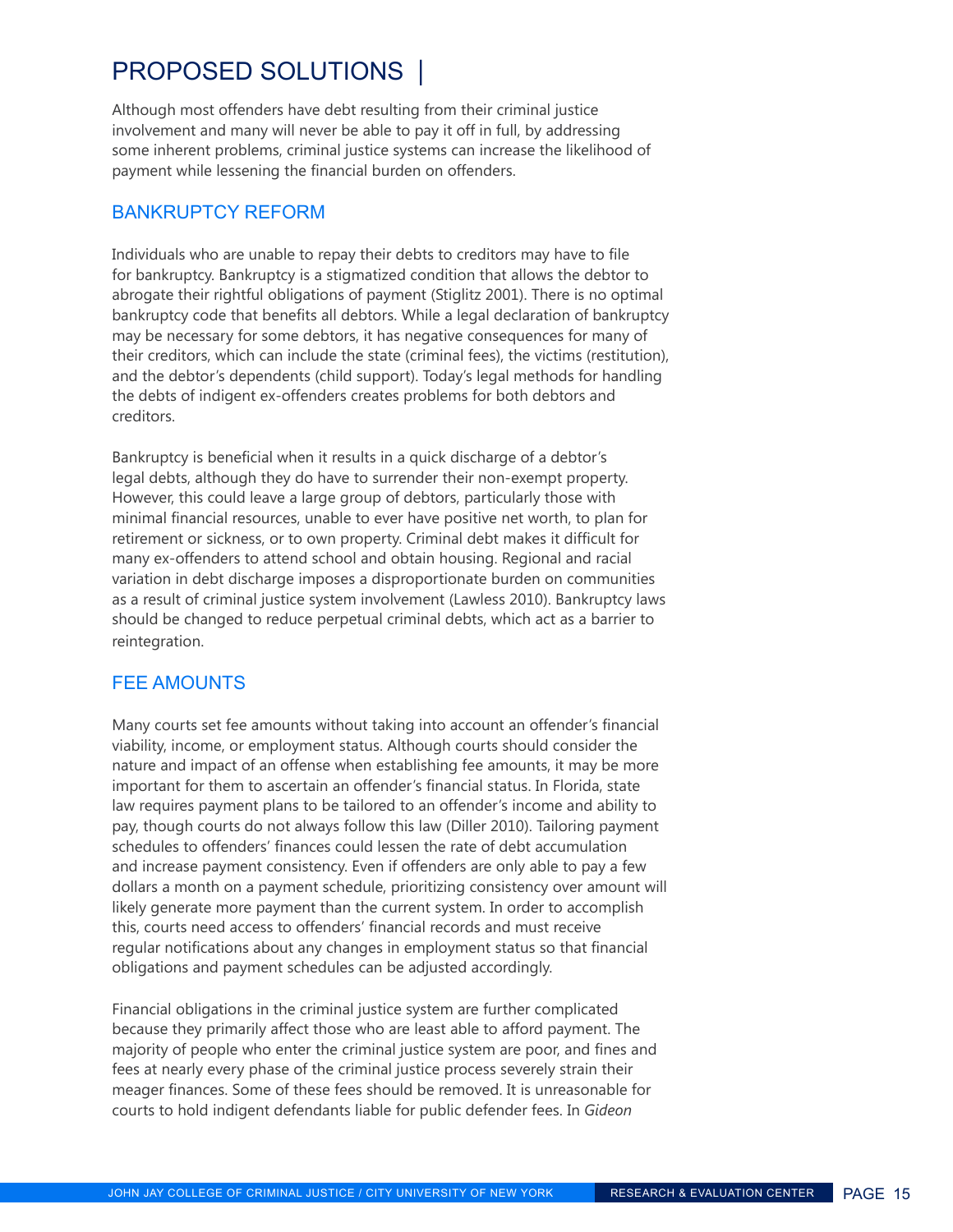*v. Wainwright* (1963), the Supreme Court affirmed that individuals who cannot afford legal representation are entitled to a court-appointed legal defense. This ruling should preclude any attempt to charge poor defendants for legal representation. These charges dissuade some offenders from exercising their right to legal counsel, which could result in wrongful convictions (Bannon, Nagrecha and Diller 2010). Georgia has a law that requires courts to waive public defender fees if a defendant cannot afford payment, but many defendants have no opportunity to demonstrate indigence and ultimately waive their right to legal representation (American Civil Liberties Union 2010). A federal court recently found two cities in Washington State liable for failing to provide adequate representation for indigent defendants (American Civil Liberties Union 2013). This ruling has implications for jurisdictions with underfunded indigent defense systems. In addition to removing public defender fees, states should reduce or waive other financial penalties for individuals living in poverty, including late fees, collection fees, payment plan fees and high interest charges (Bannon, Nagrecha and Diller 2010).

#### prioritization of fees

Although federal law prioritizes child support payments, states should follow the model of Arizona, Florida, Michigan and others that also prioritize restitution payment over legal fees and court-ordered fines. Restitution payment not only benefits victims but enables offenders to know where and to whom their payments are going. The payment of criminal fees and fines only benefits criminal justice systems, which may discourage offenders from paying them. Restitution and child support directly benefits victims and children. If offenders are aware of how much of their payment benefits the victim(s) of their crime, there may be psychological benefits that increase their likelihood of continued payment (Ruback and Bergstrom 2006).

#### Tracking debt

States often lack systems for tracking aggregate criminal debt and expenditures on debt collection, so it is impossible to calculate the amount of outstanding criminal debt and the costs of enforcing debt collection. It takes considerable time for probation and parole officers, clerks, judges, attorneys, and law enforcement to collect debt, so a portion of their salary should be included in the debt collection. It appears that states spend more to collect debt than they recoup from debtors (Bannon, Nagrecha and Diller 2010), but it is impossible to know the exact amount of this deficit. States officials should create a system for tracking debt collection expenditures to assess their cost-benefit.

#### improving restitution collection

The system of restitution collection should be reformed. Victims should be able to play an active role in their pursuit of restitution. To this end, the legal system should educate and empower victims and provide them with the resources and legal support necessary to seek restitution payments from their offenders (Fetsco 2012). In Arizona, law enforcement informs victims of their rights and allows victims the opportunity to exercise or waive those rights (National Center for Victims of Crime 2011). If a court finds that a defendant willfully defaulted from restitution payment, state constitutional provisions allow the court to garnish the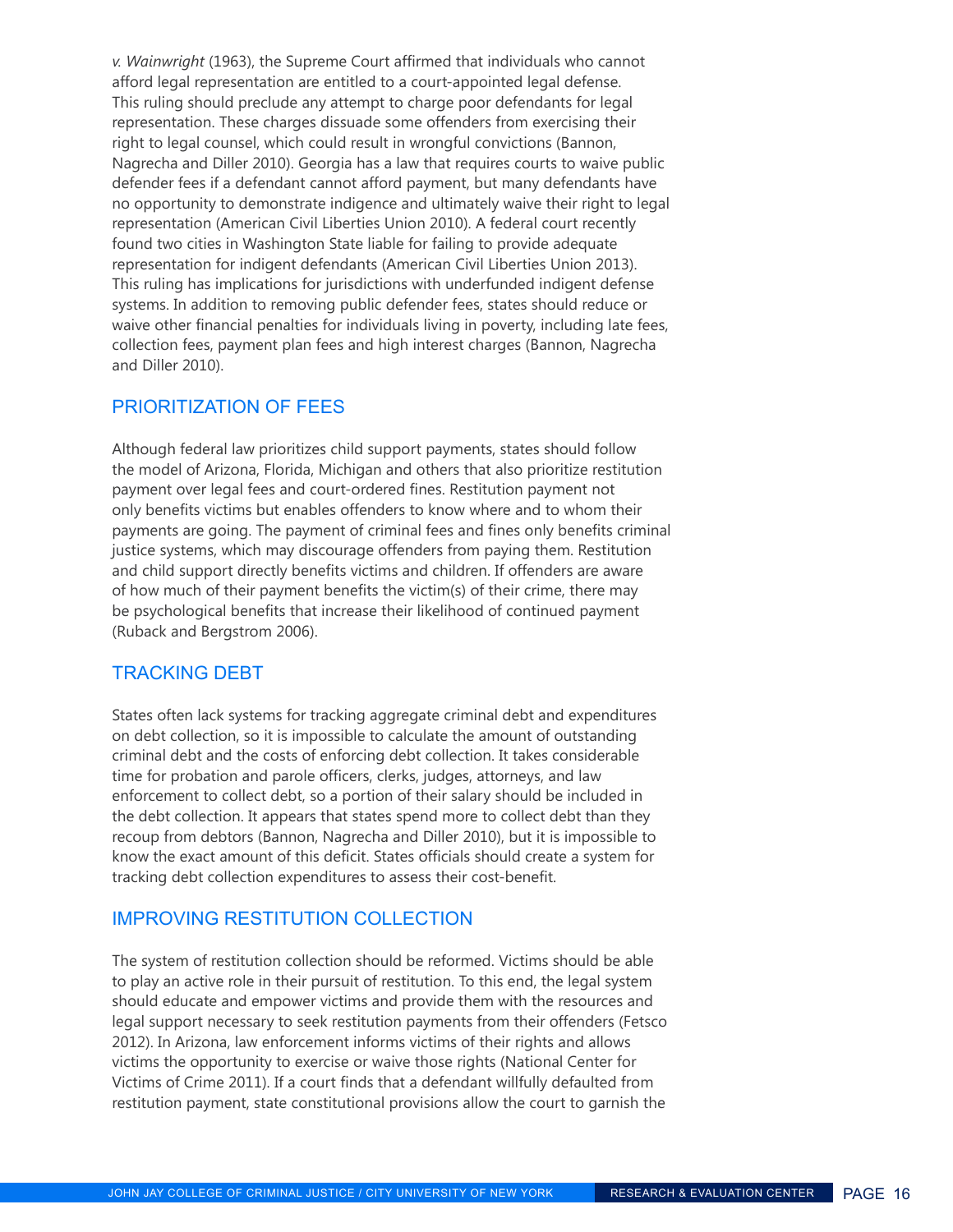defendant's wages or to incarcerate him or her (National Center for Victims of Crime 2011). State officials should target and enforce the collection of restitution debt when individuals are financially able to pay (Dickman 2009). States also should create uniform policies for collecting restitution and informing debtors about the status of their restitution debt through letters and notices (National Center for Victims of Crime 2011).

#### improving child support collection

It makes little sense to require offenders who are non-custodial parents to pay money that they do not have, so courts should adjust unrealistic child support debts accordingly. Maryland has created the Child Support Payment Incentive Program, which offers incentives for those who comply with child support obligations. Non-custodial and low income parents who make consistent child support payments for one year can reduce their child support debt by 50 percent; those who make consistent payments for two years can have their debt absolved completely (Klempin and Mincy 2009). Maryland also suspends child support orders for indigent parents who are incarcerated for more than 18 months (Warnock Foundation 2013).

Several states have adopted mechanisms to ease the burden on indigent or incarcerated parents. These policies are effective because they require accountability but offer incentives for compliance. Courts in Minnesota can retroactively modify child support orders if a parent lacks financial means and is incarcerated for any reason other than nonpayment (Pearson 2004). Arizona passed legislation to allow non-custodial parents to petition the court to suspend interest on child support arrears while they are incarcerated (Pearson 2004). Only the debtor can make requests for child support modifications, however, which is difficult if he or she is incarcerated. Caseworkers should be available to assist incarcerated people with the process of requesting reviews and modifications of child support orders, as some states currently do (Anthony and Mellgren 2009). Iowa operates a program that forgives a percentage of arrearages following several months of consistent payment; the longer they are able to make payments on time, the greater the proportion of their debt that can be legally forgiven (Bartfeld 2003). Counties in Wisconsin forgive interest requirements for debtors that make consistent payments (Bartfeld 2003).

Information and resources could encourage offenders both during and following their incarceration to pay their child support debt. Four states – Oregon, Massachusetts, Minnesota, and Washington – offer information sessions to newly processed inmates to inform them how to request a review and modification of child support orders (Pearson 2004). Video sessions save on these costs because they preclude a state employee from having to be present. Agencies in Washington State, including Child Support Enforcement, the Department of Corrections, and Corrections Clearinghouse, a reentry program, work with ex-offenders to develop payment plans and modify arrears to match their ability to pay (Pearson 2004). Educating and providing reentry assistance to those with child support debt can improve the collection of child support payments and reduce the burden on obligors to a manageable, payable level. Also, courts should have more discretion to set and modify child support orders, which would enable them to consider changes in the financial circumstances of debtors.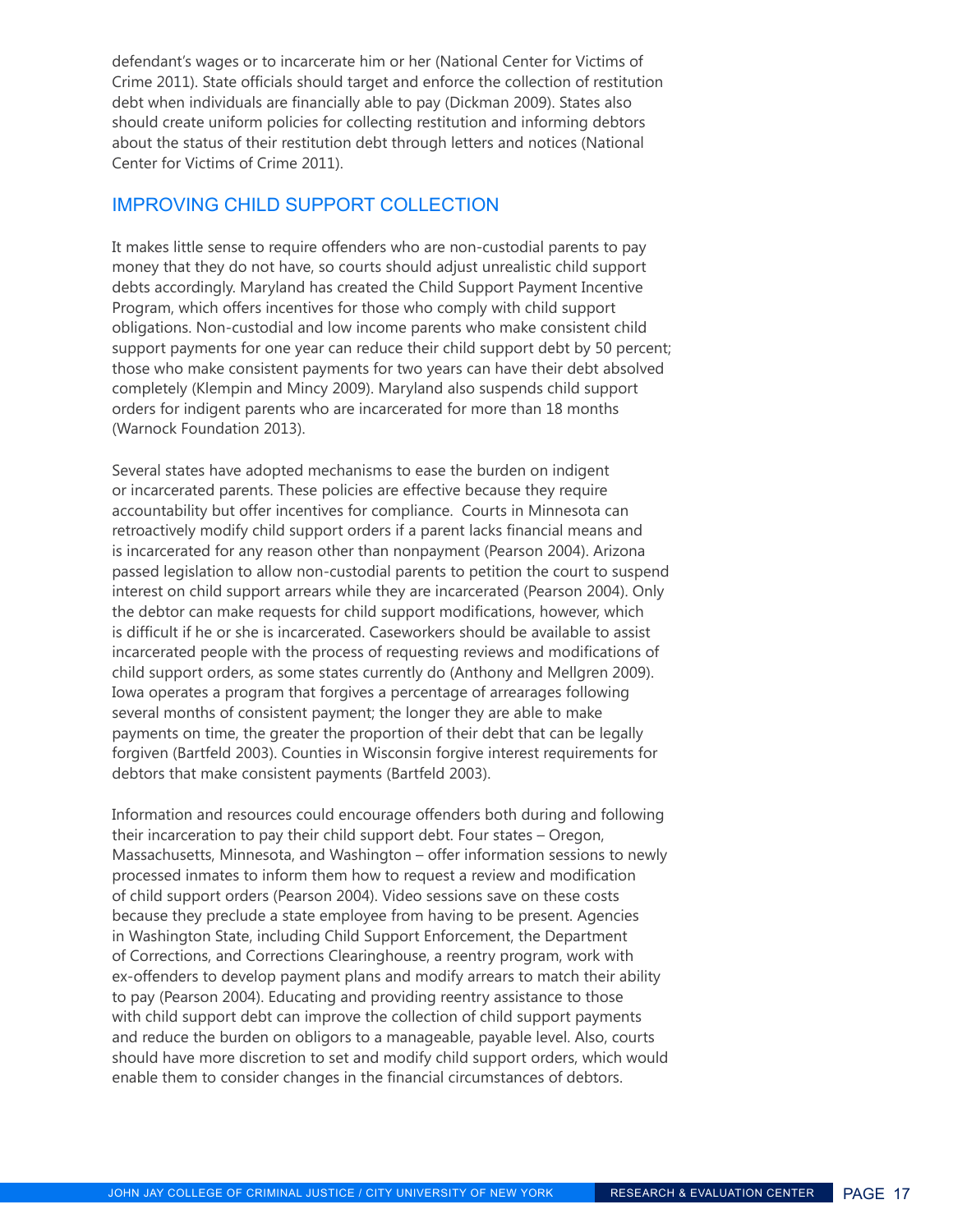#### public assistance

Prohibitions on public assistance for certain categories of convicted offenders make sense when public safety is at stake. However, ex-offenders should be able to earn back their eligibility for food stamps, educational aid, and housing subsidies if they demonstrate reform and do not commit additional offenses for some duration of time that varies in proportion to the severity of their offense. Denying otherwise eligible ex-offenders access to public assistance keeps them in poverty (Eadler 2011), while enabling ex-offenders' access to social services enhances their reintegration and reduces their likelihood of recidivism (Visher and Travis 2003). For example, cost-benefit analyses indicate that removing the food stamp ban for certain drug offenders would decrease recidivism and yield considerable savings for individuals who are not re-incarcerated (Eadler 2011).

#### Alternatives to incarceration

Instead of incarceration for nonpayment, work assistance programs should provide opportunities for ex-offenders to work on community service projects at a real wage and pay off their debt through a portion of the income they generate. Incarceration should not be an option for offenders who are without financial means to settle their financial obligations. States should only allow incarceration or extend parole or probation sentences for individuals who are financially solvent but refuse to pay their debts (Patel and Philip 2012).

Although some ex-offenders are able to pay their criminal debt, many lack the income and the social support necessary to achieve financial stability. Ex-offenders are often uneducated (Guerrero 2010). It is difficult to find a steady job without a GED or high school diploma and with incarceration-related gaps in one's work history. More attention to employment needs and social support would increase the ability of ex-offenders to pay their debt. Ex-offenders who are employed, have ties to their community, are allowed to make payments over time, and are informed about the importance of restitution are most likely to make payments (Ruback and Bergstrom 2006). Policies should address these issues.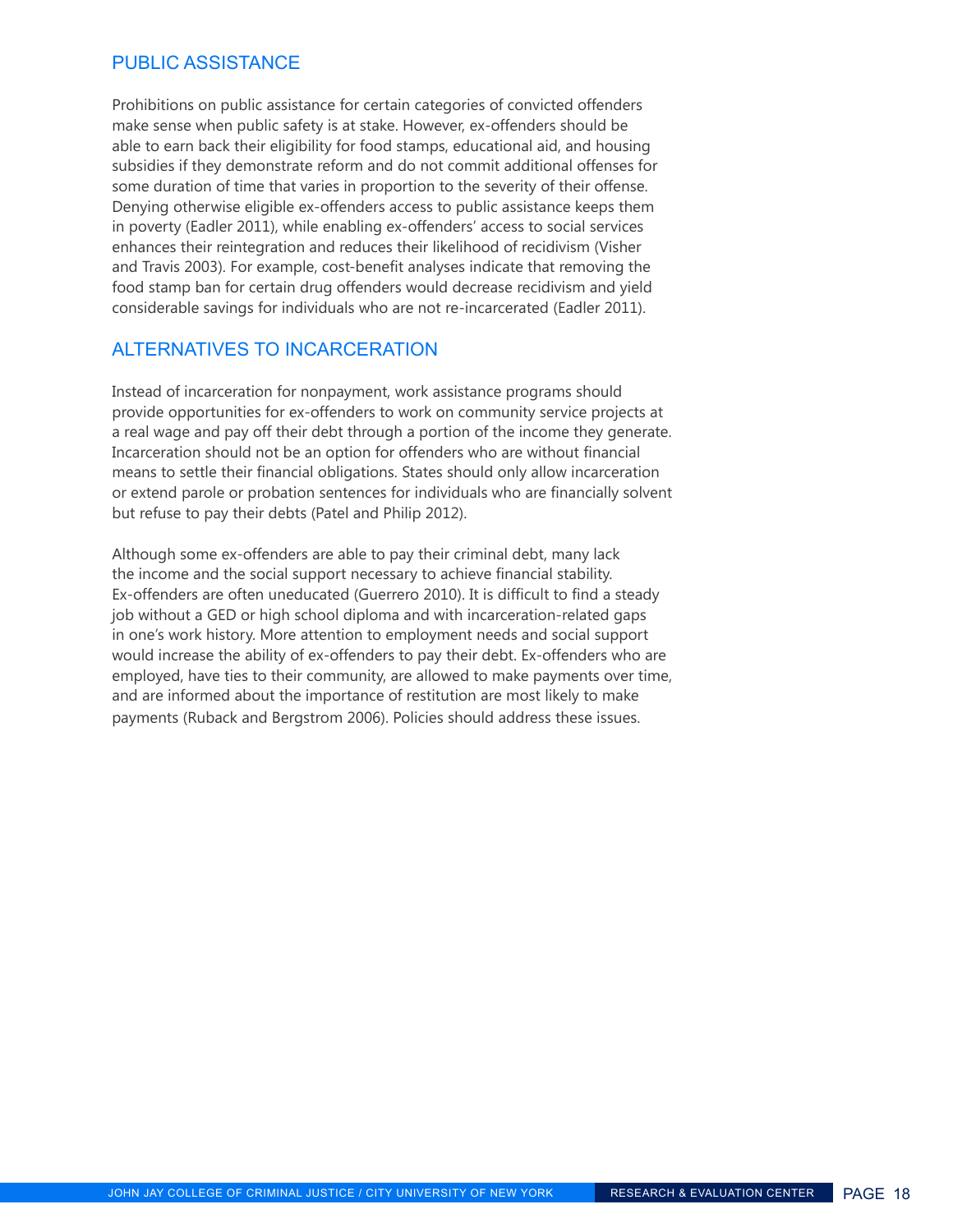## CONCLUSION |

Contact with the criminal justice system may lead to severe financial consequences for offenders. Even after completing court-imposed punishments, they may have difficulty finding employment, and if they do manage to get a job, their criminal history negatively affects the quality of the job, their job security, and their wage growth. Offenders are also subject to a number of criminal fees, fines, and restitution. If they have children, the legal system can require offenders to pay child support, which compounds during incarceration. Because many ex-offenders lose their eligibility to receive public assistance funds, financial obligations resulting from criminal justice system involvement exacerbate every financial expense in their lives, from food and rent to medical and educational costs.

There are hidden costs to saddling offenders with large amounts of debt. The majority of offenders who enter the criminal justice system are indigent and unable to pay their financial obligations, so many rack up endless debt (Patel and Philip 2012). When ex-offenders are unable to pay, interest can accumulate and create a debt so large that it is meaningless because they will never be able to pay it off. Offenders in some jurisdictions are subject to re-incarceration for failure to pay their financial obligations. The creation of these new "debtors' prisons" are antithetical to the U.S. Supreme Court's ruling that individuals cannot be incarcerated for indigence.

The purpose of criminal fees and fines is to generate funds for the criminal justice system and to restore the harms caused by crime. In most cases, these goals are not being met. Some states allocate more resources to collect debt than they garner from debtors (Bannon, Nagrecha and Diller 2010). To improve this system, criminal justice personnel should collect information on debt burdens to determine appropriate fees for ex-offenders based on their ability to pay.

Former offenders living in poverty may never be able to fully settle their financial obligations. Debt reduction incentives for even minimal payments would help generate some funds and alleviate the constant accrual of debt. Policies should also prioritize restitution obligations that benefit victims over those that benefit the criminal justice system (criminal fines). Unreasonable financial obligations perpetually punish many ex-offenders and consign them to a life of permanent debt and poverty – the ultimate debt penalty. While obligations like child support and restitution are legitimate, it makes better sense to enable and incentivize achievable payments than to compound crushing debts beyond any hope of payment.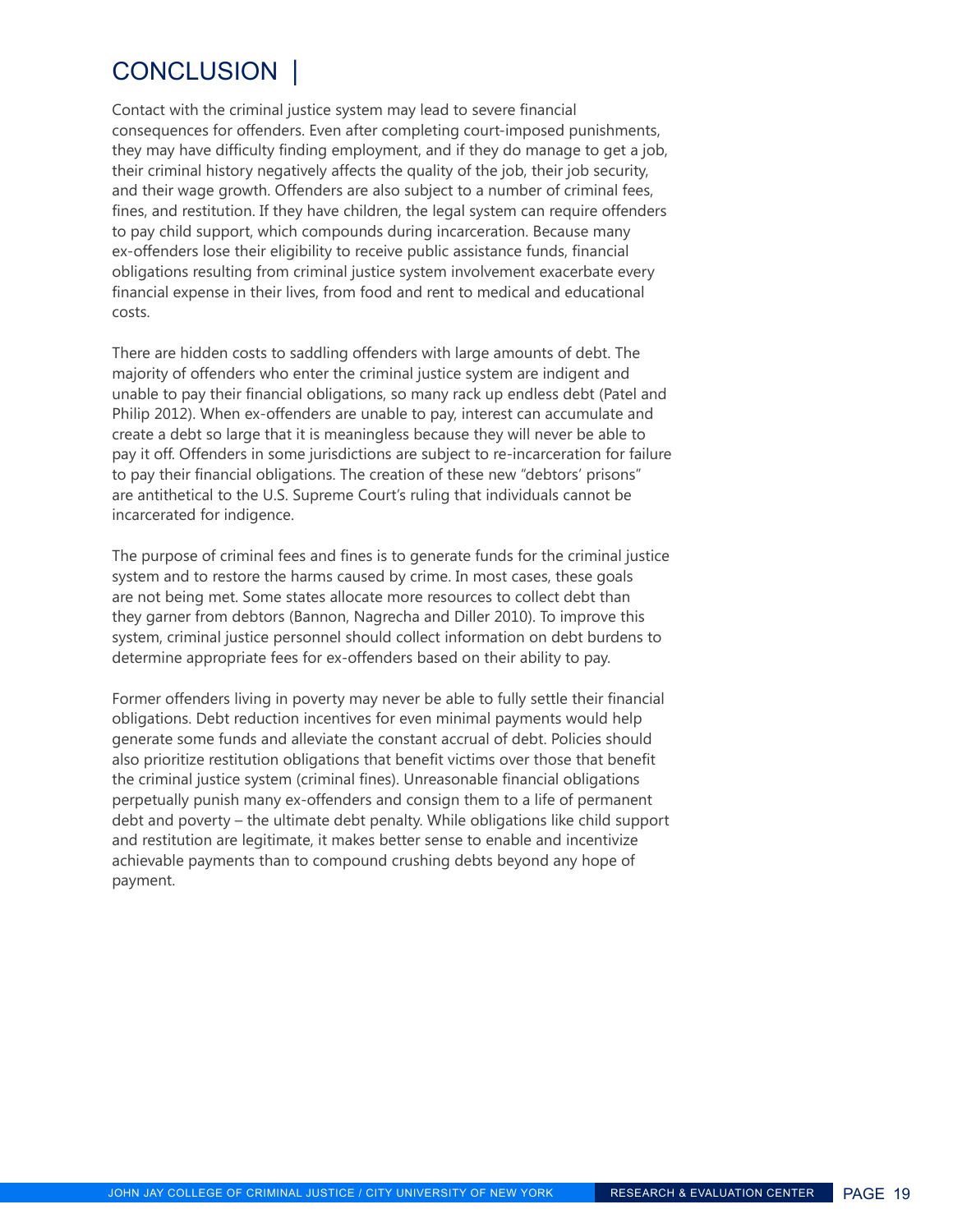### REFERENCES

American Civil Liberties Union (2010). **[In for a penny: The rise of America's](https://www.aclu.org/prisoners-rights-racial-justice/penny-rise-americas-new-debtors-prisons)  [new debtors' prisons](https://www.aclu.org/prisoners-rights-racial-justice/penny-rise-americas-new-debtors-prisons)**. New York, NY: Author.

American Civil Liberties Union (2013). **[Federal court finds public defense](https://aclu-wa.org/news/federal-court-finds-public-defense-system-violates-constitutional-rights-indigent-defendants)  [system violates constitutional rights of indigent defendants](https://aclu-wa.org/news/federal-court-finds-public-defense-system-violates-constitutional-rights-indigent-defendants)**. Seattle, WA: Author.

Anthony, Karen and Linda Mellgren (2009). **[Child support and reentry: Basic](http://www.thefreelibrary.com/Child%2Bsupport%2Band%2Breentry%253A%2Bbasic%2Bfacts%2Band%2Bpromising%2Bpractices.-a0221328159)  [facts and promising practices](http://www.thefreelibrary.com/Child%2Bsupport%2Band%2Breentry%253A%2Bbasic%2Bfacts%2Band%2Bpromising%2Bpractices.-a0221328159)**. Corrections Today, 71(6), 84-88.

Atkinson, Rob and Knut A. Rostad (2003). **[Can inmates become an integral part](http://www.urban.org/uploadedPDF/ACF8EF6.pdf)  [of the U.S. workforce?](http://www.urban.org/uploadedPDF/ACF8EF6.pdf)** Paper presented at Urban Institute Reentry Roundtable, New York University, May.

Bannon, Alicia, Mitali Nagrecha and Rebekah Diller (2010). **[Criminal justice debt:](http://www.brennancenter.org/publication/criminal-justice-debt-barrier-reentry)  [A barrier to reentry](http://www.brennancenter.org/publication/criminal-justice-debt-barrier-reentry)**. New York, NY: Brennan Center for Justice.

Bartfeld, Judi (2003). **[Forgiveness of state-owed child support arrears](http://www.irp.wisc.edu/publications/sr/pdfs/sr84.pdf)**. Institute for Research on Poverty (Special Report no. 84).

Brito, Tonya L. (2012). **[Fathers behind bars: Rethinking child support policy](http://blogs.law.uiowa.edu/jgrj/)  [toward low-income noncustodial fathers and their families](http://blogs.law.uiowa.edu/jgrj/)**. The Journal of Gender, Race & Justice, 15, 617-689.

California Prison Industry Authority (2011). **[Fast facts](http://www.pia.ca.gov/About_PIA/FastFacts.html)**. Folsom, CA: Author.

Dickman, Matthew (2009). **[Should crime pay?: A critical assessment of the](http://www.californialawreview.org/)  [Mandatory Victims Restitution Act of 1996](http://www.californialawreview.org/)**. California Law Review, 97(6), 1687-1718.

Diller, Rebekah (2010). **[The hidden costs of Florida's criminal justice fees](http://www.brennancenter.org/publication/hidden-costs-floridas-criminal-justice-fees)**. New York, NY: Brennan Center for Justice.

Eadler, Lyndsey K. (2011). Purging the drug conviction ban on food stamps in California. Scholar, 14, 117-164.

Federal Bureau of Prisons (2013). **[Work programs](http://www.bop.gov/inmate_programs/work_prgms.jsp)**. Washington, DC: Federal Bureau of Prisons, U.S. Department of Justice.

Fetsco, Daniel M. (2012). **[Unpaid restitution: An under-enforced right](http://www.uwyo.edu/law/wyoming-law-review/)  [of victims and suggestions to improve the collection of restitution in](http://www.uwyo.edu/law/wyoming-law-review/)  [Wyoming](http://www.uwyo.edu/law/wyoming-law-review/)**. Wyoming Law Review, 2, 367-388.

Guerrero, Georgen (2010). **[Prison-based educational and vocational training](http://www.sagepub.com/textbooks/Book233218)  [programs](http://www.sagepub.com/textbooks/Book233218)**. In Gideon, Lior and Hung-En Sung (Eds.) Rethinking corrections: Rehabilitation, reentry, and reintegration (pp. 193-218). Thousand Oaks, CA: Sage Publications.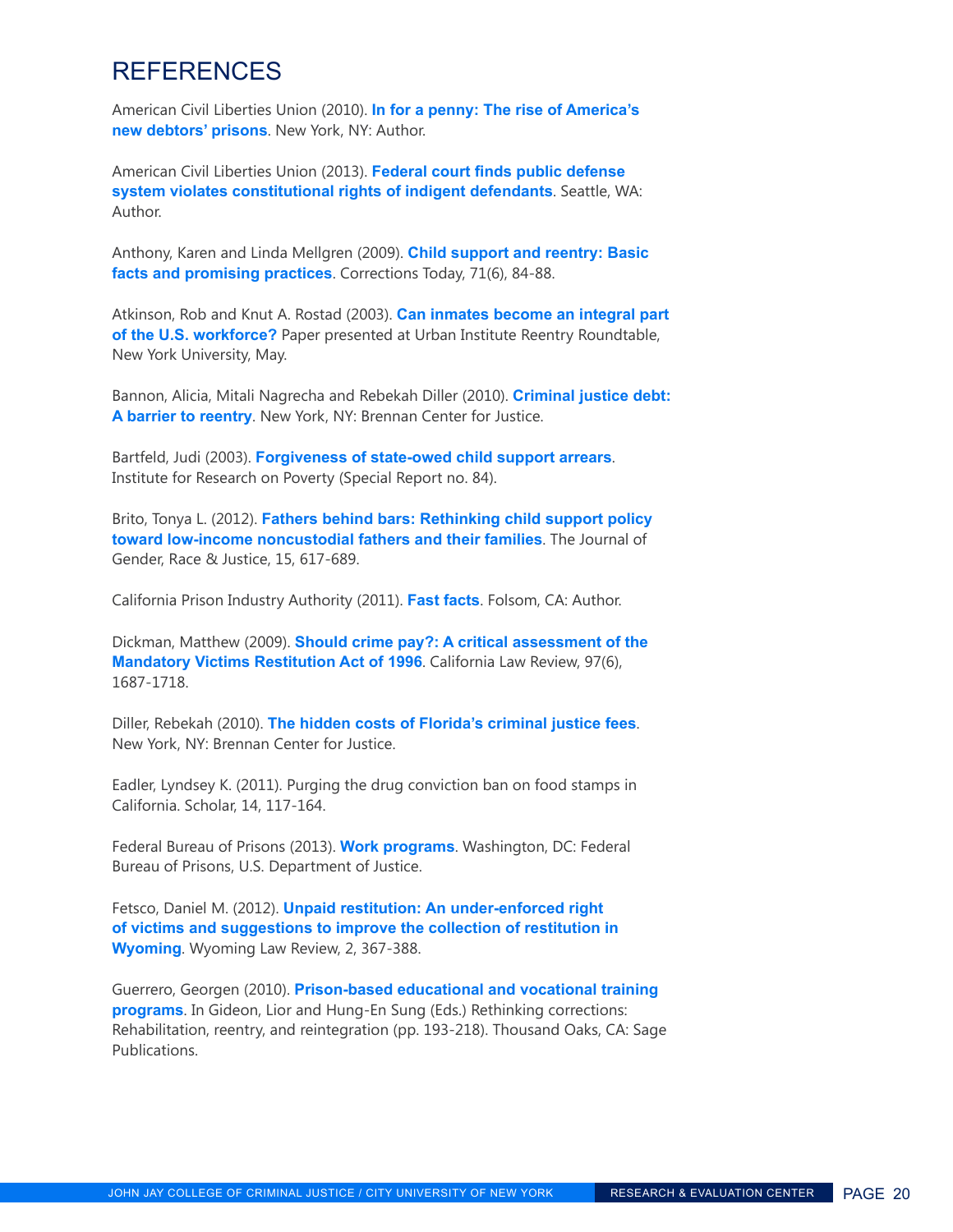Harris, Alexes, Heather Evans and Katherine Beckett (2010). **[Drawing blood from](http://www.press.uchicago.edu/ucp/journals/journal/ajs.html)  [stones: Legal debt and social inequality in the contemporary United States](http://www.press.uchicago.edu/ucp/journals/journal/ajs.html)**. American Journal of Sociology, 115(6), 1753-1799.

James, Nathan (2008). **[Federal Prison Industries](https://www.novapublishers.com/catalog/index.php)**. In Loefton, Erolye P. (Ed.), Emerging business issues (pp. 27-50). Hauppauge, NY: Nova Science.

Johnson, Kecia R. and Jacqueline Johnson (2012). **[Racial disadvantages and](http://www.brill.com/reinventing-race-reinventing-racism)  [incarceration: Sources of wage inequality among African American, Latino,](http://www.brill.com/reinventing-race-reinventing-racism)  [and White men](http://www.brill.com/reinventing-race-reinventing-racism)**. In Betancur, John J. and Cedric Herring (Eds.), Reinventing race, reinventing racism (pp. 271-298). Boston, MA: Brill.

Kempinen, Cynthia (2002). **[Payment of restitution and recidivism](http://pcs.la.psu.edu/)** (Research Bulletin 2, No. 2). State College, PA: Pennsylvania Commission on Sentencing.

Klempin, Serena and Ronald B. Mincy (2009). **[Process analysis: Child support](http://tinyurl.com/nmbum35)  [intervention services with African American men](http://tinyurl.com/nmbum35)**. New York, NY: Center for Research on Fathers, Children and Family Well-Being.

Lawless, Robert (2010). **[Less forgiven: Race and Chapter 13](http://citation.allacademic.com/meta/p_mla_apa_research_citation/4/0/6/8/9/p406894_index.html)**. Paper presented at the Law & Society Annual Meeting, Chicago, IL.

Legal Action Center (2004). **[After prison: Roadblocks to reentry](http://tinyurl.com/7424cmt)**. New York, NY: Author.

Legal Action Center (2012). **[The Higher Education Act's ban on student aid for](http://www.lac.org/doc_library/lac/publications/HEA_Drug_Offense_Ban_on_Federal_Student_Aid_LAC_one-pager.pdf)  [individuals with drug offense convictions](http://www.lac.org/doc_library/lac/publications/HEA_Drug_Offense_Ban_on_Federal_Student_Aid_LAC_one-pager.pdf)**. New York, NY: Author.

Legal Information Institute (n.d.). **[28 CRF 545.11: Procedures](http://www.law.cornell.edu/cfr/text/28/545.11)**. Ithaca, NY: Author.

Levingston, Kirsten D. (2008). **[Making the bad guy pay: The growing use of](https://www.prisonlegalnews.org/news/2008/apr/15/making-the-bad-guy-pay-the-growing-use-of-cost-shifting-as-an-economic-sanction/)  [cost shifting as an economic sanction](https://www.prisonlegalnews.org/news/2008/apr/15/making-the-bad-guy-pay-the-growing-use-of-cost-shifting-as-an-economic-sanction/)**. Prison Legal News, April 2008.

Lockette, Tim (2013). **[Lawyers on layaway: Alabama bills indigent defendants](http://www.annistonstar.com/news/article_0a05b26b-7ecc-5e2d-ade7-5a7797ce2da7.html)  [for court-appointed attorneys](http://www.annistonstar.com/news/article_0a05b26b-7ecc-5e2d-ade7-5a7797ce2da7.html)**. The Anniston Star (Sept. 28, 2013).

Lucken, Karol and Lucille M. Ponte (2008). A just measure of forgiveness: Reforming occupational licensing regulations for ex-offenders using BFOQ analysis. Law & Policy, 30(1), 46-72.

Lyons, Christopher J. and Becky Pettit (2011). **[Compounded disadvantage:](http://ucpressjournals.com/journalcat.php)  [Race, incarceration and wage growth](http://ucpressjournals.com/journalcat.php)**. Social Problems, 58(2), 257-280.

Martire, Kristy, Sandra Sunjic, Libby Topp and Devon Indig (2011). **[Financial](http://anj.sagepub.com/)  [sanctions and the justice system: Fine debts among New South Wales](http://anj.sagepub.com/)  [prisoners with a history of problematic substance use](http://anj.sagepub.com/)**. Australian & New Zealand Journal of Criminology, 44(2), 258-271.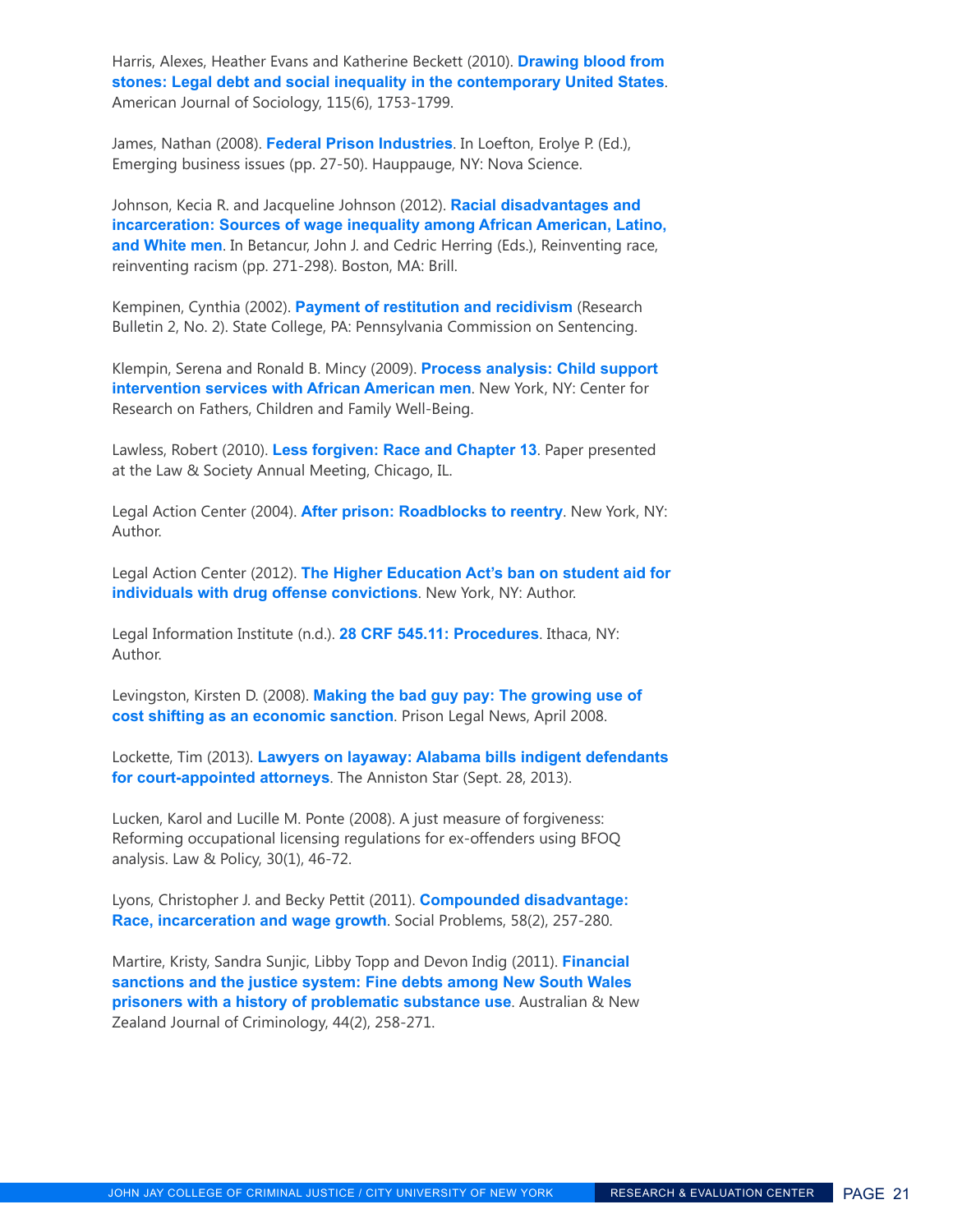McLean, Rachel L. and Michael D. Thompson (2007). **[Repaying debts](http://tinyurl.com/o5hjkc3)**. Lexington, KY: Council of State Governments Justice Center.

Morani, Nicole M., Nora Wikoff, Donald M. Linhorst and Sheila Bratton (2011). **[A](http://tpj.sagepub.com/)  [description of the self-identified needs, service expenditures, and social](http://tpj.sagepub.com/)  [outcomes of participants of a prisoner-reentry program](http://tpj.sagepub.com/)**. Prison Journal, 91(3), 347-365.

Mukamal, Debbie A. and Paul N. Samuels (2002). **[Statutory limitations on](http://law.fordham.edu/fordham-urban-law-journal/ulj.htm)  [civil rights of people with criminal records](http://law.fordham.edu/fordham-urban-law-journal/ulj.htm)**. Fordham Urban Law Review, 30, 1501-1518.

National Center for Victims of Crime (2011). **[Making restitution real: Five case](http://tinyurl.com/lvroq5z)  [studies on improving restitution collection](http://tinyurl.com/lvroq5z)**. Washington, DC: Author.

Oyama, R. (2009). **[Do not \(re\)enter: The rise of criminal background tenant](http://students.law.umich.edu/mjrl/)  [screening as a violation of the Fair Housing Act](http://students.law.umich.edu/mjrl/)**. Michigan Journal of Race and Law, 15, 181-222.

Patel, Roopal and Meghna Philip (2012). **[Criminal justice debt: A toolkit for](http://www.brennancenter.org/publication/criminal-justice-debt-toolkit-action)  [action](http://www.brennancenter.org/publication/criminal-justice-debt-toolkit-action)**. New York, NY: Brennan Center for Justice.

Patterson, Elizabeth G. (2008). **[Civil contempt and the indigent child support](http://www.lawschool.cornell.edu/research/jlpp/)  [obligor: The silent return of debtor's prison](http://www.lawschool.cornell.edu/research/jlpp/)**. Cornell Journal of Law and Public Policy, 18(1), 95-141.

Pearson, Jessica (2004). **[Building debt while doing time: Child support and](https://peerta.acf.hhs.gov/uploadedFiles/BuildingDebt.pdf)  [incarceration](https://peerta.acf.hhs.gov/uploadedFiles/BuildingDebt.pdf)**. Judge's Journal, 1(43), 5-12.

Pearson, Jessica and Esther Ann Griswold (2005). **[Lessons from four projects](http://www.thefreelibrary.com/Lessons%2Bfrom%2Bfour%2Bprojects%2Bdealing%2Bwith%2Bincarceration%2Band%2Bchild...-a0134293586)  [dealing with incarceration and child support](http://www.thefreelibrary.com/Lessons%2Bfrom%2Bfour%2Bprojects%2Bdealing%2Bwith%2Bincarceration%2Band%2Bchild...-a0134293586)**. Corrections Today (July 2005).

Pettit, Becky and Christopher J. Lyons (2009). Incarceration and the legitimate labor market: Examining age-graded effects on employment and wages. Law & Society Review, 43(4), 725-756.

Prison Law Office (2011). **[Benefits available to paroling and discharging](http://www.prisonlaw.com/)  [inmates](http://www.prisonlaw.com/)**. San Quentin, CA: Author.

Public Counsel (2011). **[Wage garnishment: A guide to understanding](http://tinyurl.com/o9hhz2d)  [court-ordered wage garnishment and your options](http://tinyurl.com/o9hhz2d)**. Los Angeles, CA: Author.

Rawlings, Nate (2013). **[Welcome to prison. Will you be paying cash or credit?](http://tinyurl.com/n6p62ag)** Time, Aug. 20, 2013.

Reiss, Bradley P. (2011). **[Restitution devolution?](http://www.stjohns.edu/law/academic-programs/student-journals/st-johns-law-review)** St. John's Law Review, 85, 1621-1651.

Reyonds, Carl, Mary Cowherd, Andy Barbee, Tony Fabelo, Ted Wood and Jamie Yoon (2009). **[A framework to improve how fines, fees, restitution, and child](http://www.courts.state.tx.us/oca/debts/pdf/TexasFinancialObligationsInterimReport.pdf)  [support are assessed and collected from people convicted of crimes:](http://www.courts.state.tx.us/oca/debts/pdf/TexasFinancialObligationsInterimReport.pdf)  [Interim report](http://www.courts.state.tx.us/oca/debts/pdf/TexasFinancialObligationsInterimReport.pdf)**. Austin, TX: Texas Office of Court Administration.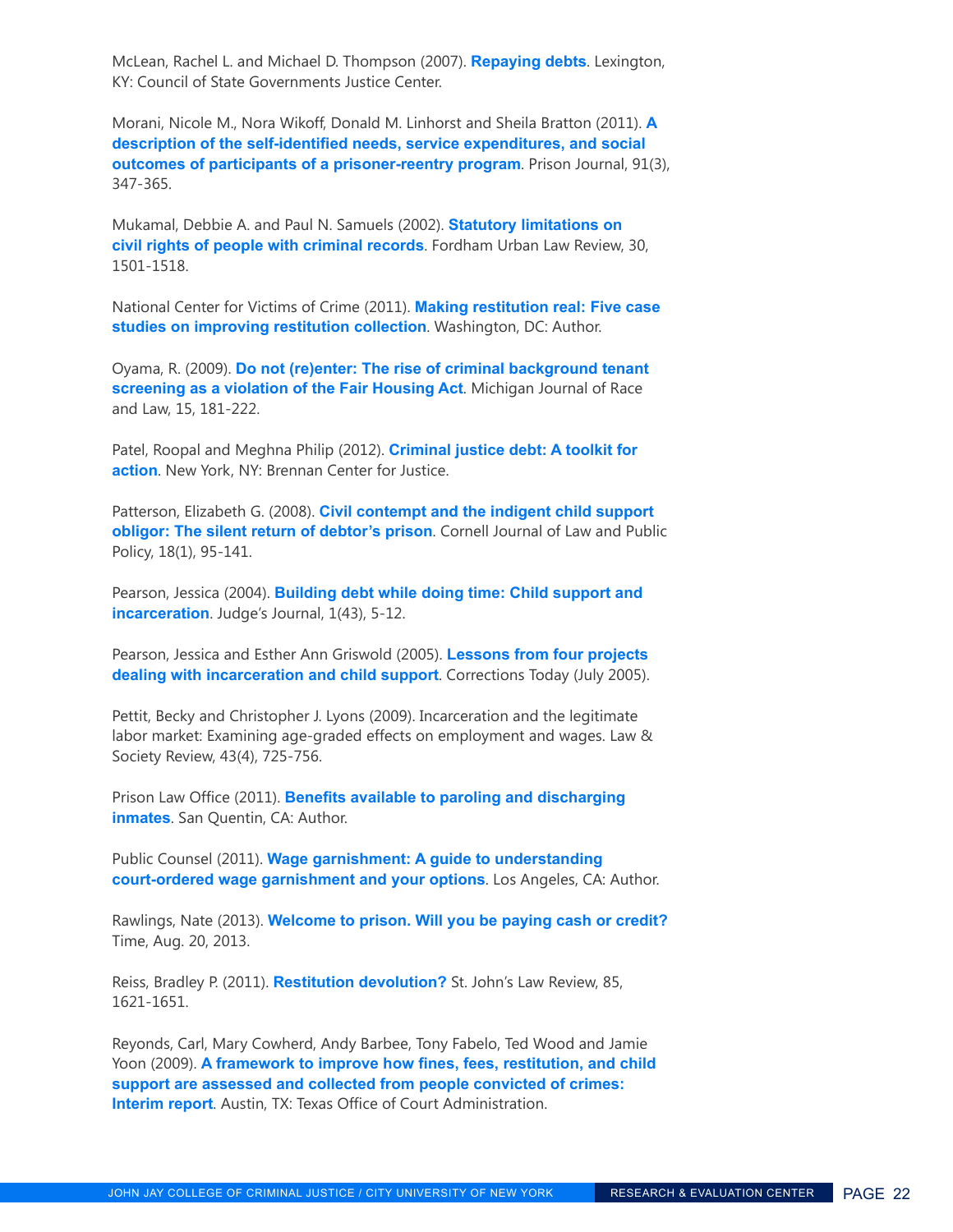Rhode Island Family Life Center (2008). **[Court debt and related incarceration in](http://www.opendoorsri.org/sites/default/files/CourtDebt.pdf)  [Rhode Island from 2005 through 2007](http://www.opendoorsri.org/sites/default/files/CourtDebt.pdf)**. Providence, RI: Author.

Rosenthal, Alan and Marsha Weissman (2007). **[Sentencing for dollars: The](http://www.communityalternatives.org/)  [financial consequences of a criminal conviction](http://www.communityalternatives.org/)** (Working Paper). New York, NY: Center for Community Alternatives.

Ruback, R. Barry and Mark H. Bergstrom (2006). **[Economic sanctions in](http://cjb.sagepub.com/)  [criminal justice: Purposes, effects, and implications](http://cjb.sagepub.com/)**. Criminal Justice and Behavior, 33(2), 242-273.

Ruback, R. Barry, Stacy N. Hoskins, Alison C. Cares and Ben Feldmeyer (2006). **[Perception and payment of economic sanctions: A survey of offenders](http://www.uscourts.gov/FederalCourts/ProbationPretrialServices/FederalProbationJournal.aspx)**. Federal Probation, 70(3), 26-31.

Rukus, Joseph and Jodi Lane (2013). **[Unmet need: A survey of state resources](http://www.jblearning.com/catalog/9781449686024/)  [at the moment of reentry](http://www.jblearning.com/catalog/9781449686024/)**. In Crow, Matthew S. and John Ortiz Smykla (Eds.), Offender reentry: Rethinking criminology and criminal justice. Burlington, MA: Jones & Bartlett Learning.

Shookhoff, Alexandra, Robert Constantino and Evan Elkin (2011). **[The unintended](http://ucpressjournals.com/journalcat.php)  [sentence of criminal justice debt](http://ucpressjournals.com/journalcat.php)**. Federal Sentencing Reporter, 24(1), 62-65.

Sign, Christopher (2013). **[Sheriff Joe Arpaio says rising food costs, budget](http://tinyurl.com/c332jb9)  [concerns will result in inmates paying for meals](http://tinyurl.com/c332jb9)**. ABC15.com, Feb. 27, 2013.

Solomon, Amy L., Kelly D. Johnson, Jeremy Travis and Elizabeth C. McBride (2004). **[From prison to work: The employment dimensions of prisoner reentry](http://www.urban.org/UploadedPDF/411097_From_Prison_to_Work.pdf)**. Washington, DC: Urban Institute.

Solomon-Fears, Carmen, Alison M. Smith and Carla Berry (2012). **[Child support](http://tinyurl.com/p9spp9v)  [enforcement: Incarceration as the last resort penalty for nonpayment of](http://tinyurl.com/p9spp9v)  [support](http://tinyurl.com/p9spp9v)**. Washington, DC: Congressional Research Service.

Sorensen, Elaine and Chava Zibman (2001). **[Poor dads who can't pay child](http://www.urban.org/publications/310334.html)  [support: Deadbeats or disadvantaged](http://www.urban.org/publications/310334.html)**. Washington, DC: Urban Institute.

South Dakota Department of Corrections (2013). **[Inmate pay](http://doc.sd.gov/)**. Pierre, SD: Author.

St. John, Alison (2011). **[Riverside County to charge offenders for jail time](http://tinyurl.com/ocejgel)**. KPBS, Nov. 22, 2011.

Stiglitz, Joseph E. (2001). **[Bankruptcy laws: Basic economic principles](http://publications.worldbank.org/index.php%3Fmain_page%3Dproduct_info%26cPath%3D0%26products_id%3D21961)**. In Djankov, Simeon, Constantijn A. Claessens and Ashoka Mody (Eds.), Resolution of financial distress: An international perspective on the design of bankruptcy laws. Washington, DC: World Bank.

Sunset Advisory Commission (2007). **[Summary of Sunset recommendations](https://www.sunset.texas.gov/)**. Austin, TX: Author.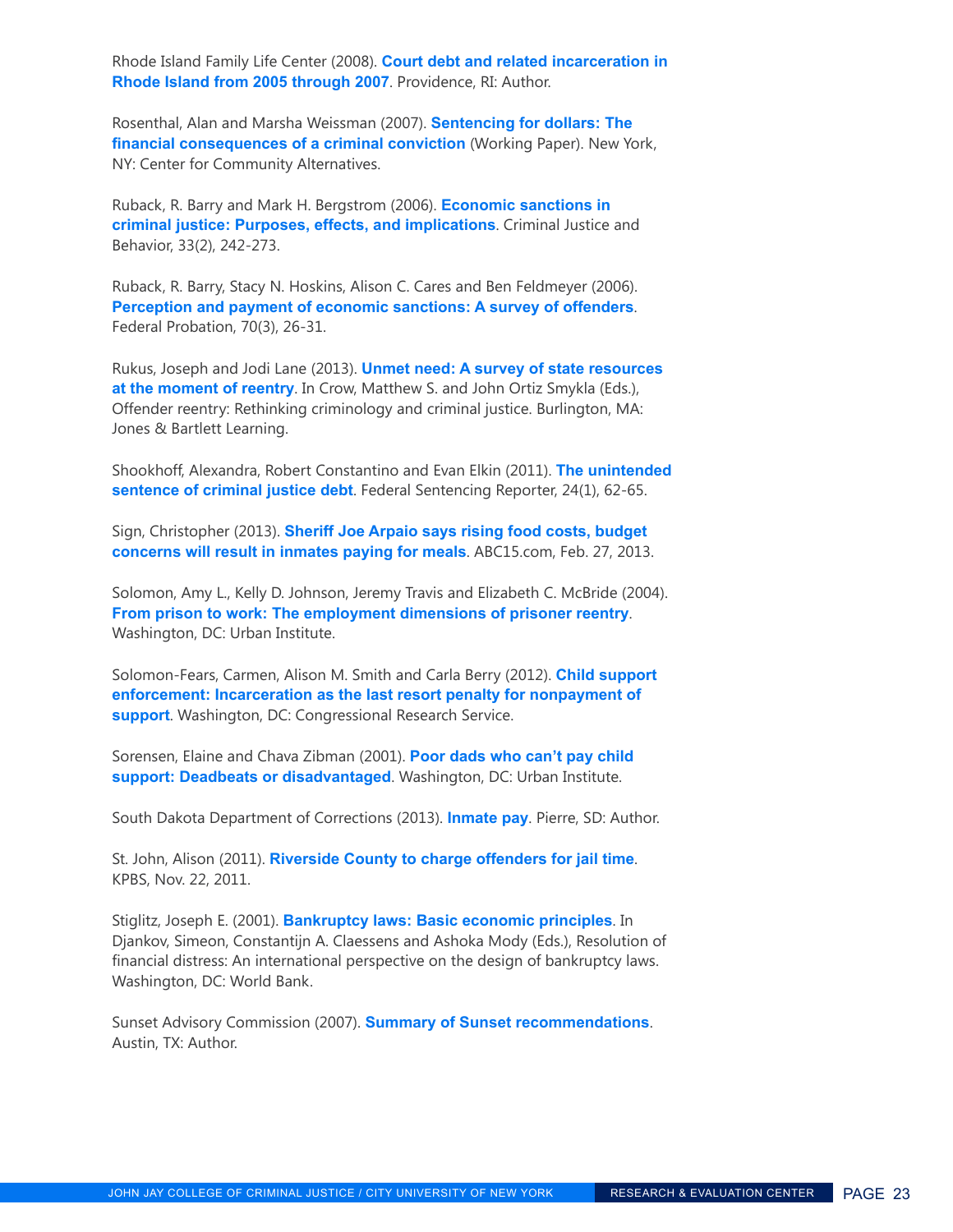The Sentencing Project. (2013). **[A lifetime of punishment: The impact of the](http://tinyurl.com/kna5rc3)  [felony drug ban on welfare benefits](http://tinyurl.com/kna5rc3)**. Washington, DC: Author.

Thoennes, Nancy (2002). **[Child support profile: Massachusetts incarcerated](http://tinyurl.com/mgj8fz6)  [and paroled parents](http://tinyurl.com/mgj8fz6)**. Denver, CO: Center for Policy Research.

United States Government Accountability Office (2005). **[Drug offenders: Various](http://www.gao.gov/products/GAO-05-238)  [factors may limit the impacts of federal laws that provide for denial of](http://www.gao.gov/products/GAO-05-238)  [selected benefits](http://www.gao.gov/products/GAO-05-238)** (Report to Congressional requesters). Washington, DC: Author.

Upton, Cindy and Sarah Harp (2009). **[Cost of incarcerating adult felons](http://www.lrc.ky.gov/lrcpubs/rr373.pdf)**. Frankfort, KY: Legislative Research Commission.

Vallas, Rebecca and Roopal Patel (2012). **[Sentenced to a life of criminal debt: A](http://povertylaw.org/communication/clearinghouse-review)  [barrier to reentry and climbing out of poverty](http://povertylaw.org/communication/clearinghouse-review)**. Clearinghouse Review, 46(3-4), 131-175.

Visher, Christy A. and Jeremy Travis (2003). **[Transitions from prison to](http://www.annualreviews.org/journal/soc)  [community: Understanding individual pathways](http://www.annualreviews.org/journal/soc)**. Annual Review of Sociology, 29, 89-113.

Warnock Foundation (2013). **[Child support obligations shouldn't be a life](http://tinyurl.com/oo7jdm7)  [sentence](http://tinyurl.com/oo7jdm7)**. Baltimore, MD: Author.

Western, Bruce (2002). **[The impact of incarceration on wage mobility and](http://asr.sagepub.com/)  [inequality](http://asr.sagepub.com/)**. American Sociological Review, 67(4), 526-546.

Western, Bruce (2006). **[Punishment and inequality in America](https://www.russellsage.org/publications/punishment-and-inequality-america)**. New York, NY: Russell Sage Foundation.